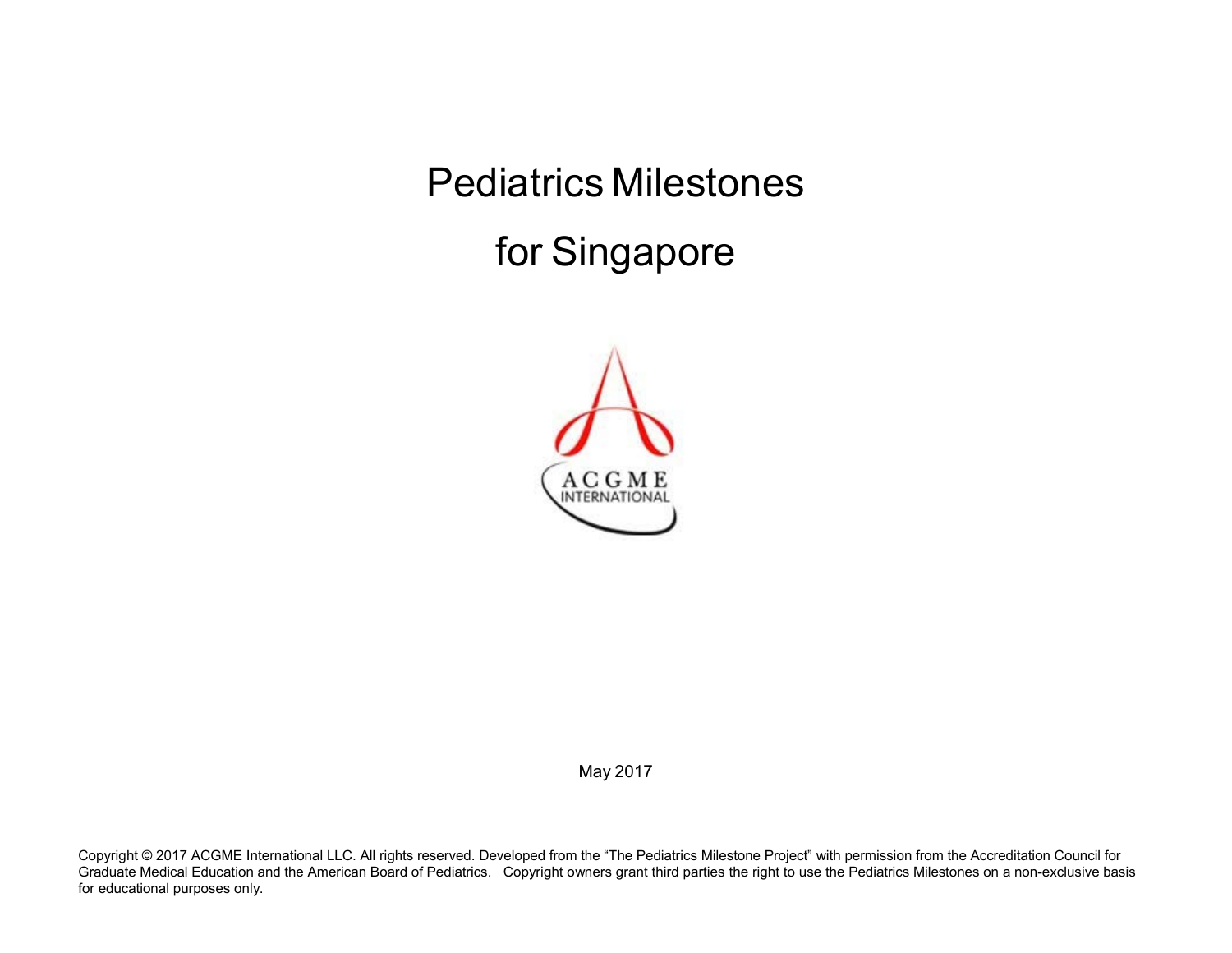## Pediatrics Milestones for Singapore

The Milestones are designed only for use in evaluation of residents in the context of their participation in ACGME-I-accredited residency programs. The Milestones provide a framework for the assessment of the development of the resident in key dimensions of the elements of physician competency in a specialty. They neither represent the entirety of the dimensions of the six domains of physician competency, nor are they designed to be relevant in any other context.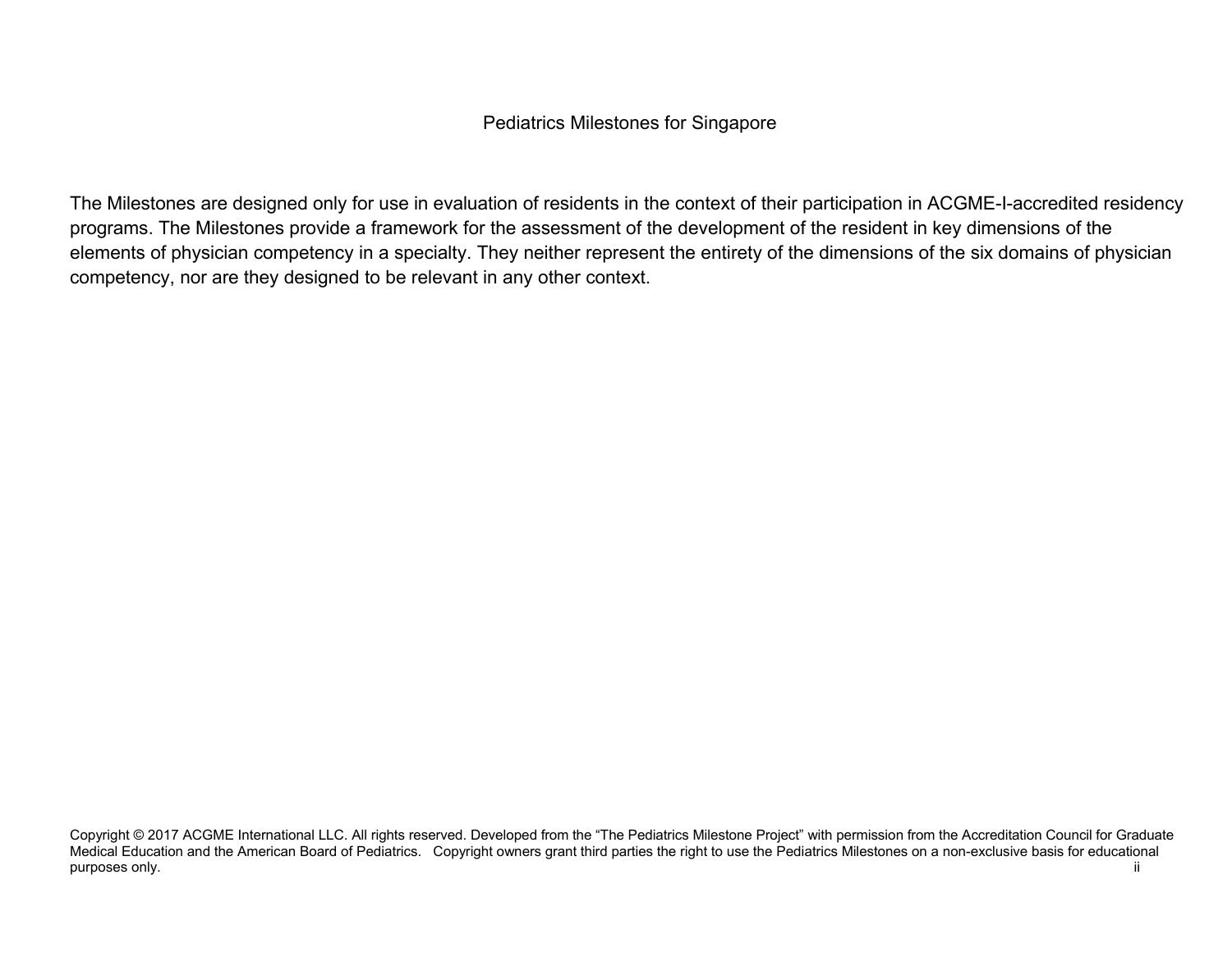## **Milestones Reporting**

This document presents milestones designed for programs to use in semi-annual review of resident performance and reporting to the ACGME-I. Milestones are knowledge, skills, attitudes, and other attributes for each of the ACGME-I competencies organized in a developmental framework from less to more advanced. They are descriptors and targets for resident performance as a learner moves from entry into their program through graduation.

For each period, review and reporting will involve selecting milestone levels that best describe each resident's current performance and attributes. Milestones are arranged in numbered levels. Tracking from "Level 1" to "Level 5" is synonymous with moving from novice to expert in the specialty. These levels do not correspond with time in the educational program. Dependent upon previous education and experience, residents may enter a program at varying points in the Milestones.

Selection of a level implies that the resident substantially demonstrates the milestones in that level, as well as those in lower levels (see the diagram on page v).

Level 1: These learner behaviors are not within the spectrum of developing competence. Instead, they indicate significant deficiencies in a resident's performance.

**Level 2:** Describes behaviors of an early learner.

**Level 3:** Describes behaviors of a resident who is advancing and demonstrating improvement in performance related to milestones and may need indirect supervision only. In the Singapore context, this is the level expected of a Senior Resident.

**Level 4:** Describes behaviors of a resident who substantially demonstrates the milestones identified for a physician who is ready for unsupervised practice. In the Singapore context, this is the level expected of a graduating final year Senior Resident (R6) or Associate Consultant (AC) in General Paediatrics.

This column is designed as the graduation target, but the resident may display these milestones at any point during residency.

Level 5: Describes behaviors of a resident who has advanced beyond those milestones that describe unsupervised practice. These milestones reflect the competence of an expert or role model and can be used by programs to facilitate further professional growth. It is expected that only a few exceptional residents will demonstrate these milestones behaviors.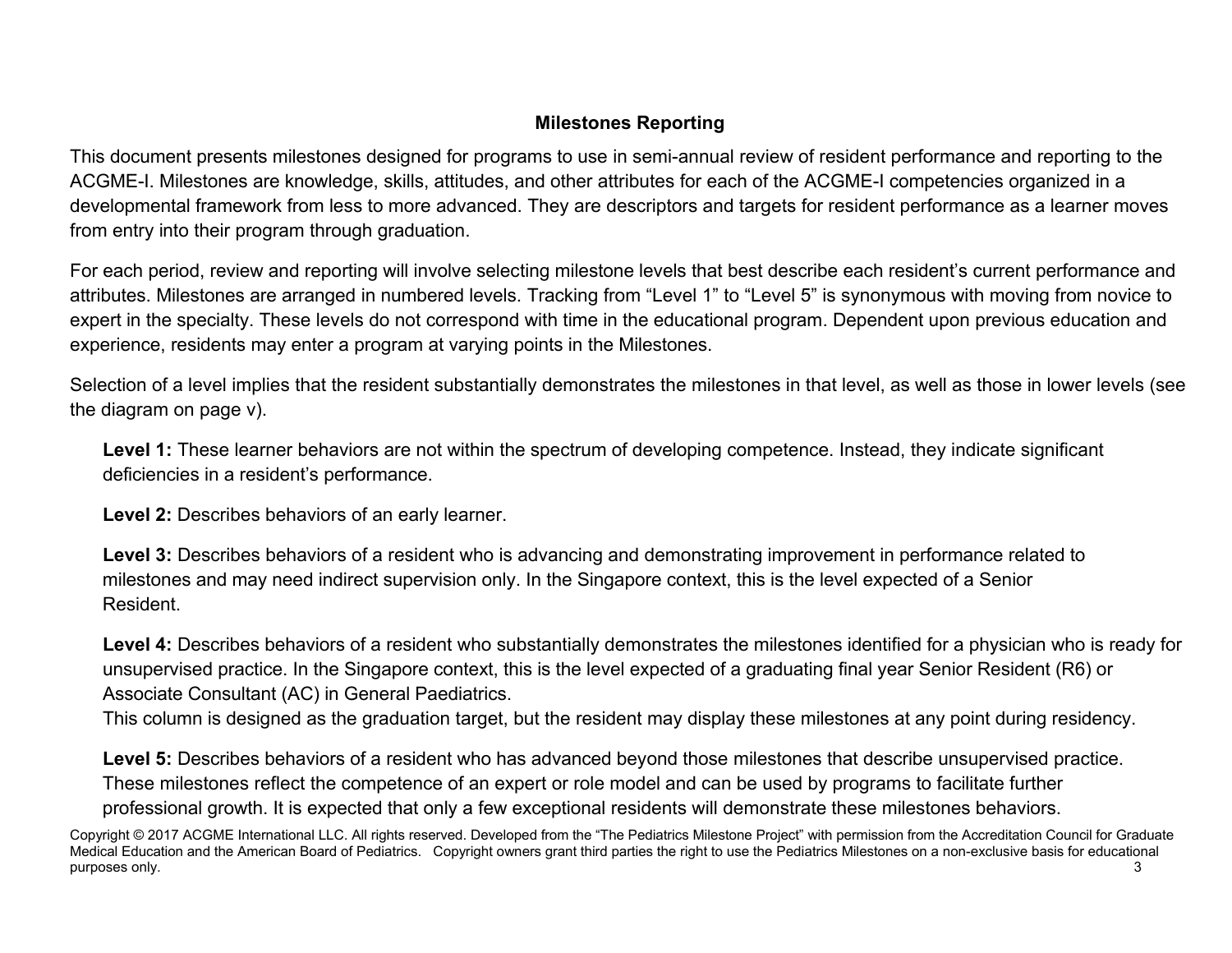## **Additional Notes**

The "Level 4" Milestones are designed as the graduation *target* and *do not* represent a graduation *requirement*. Making decisions about readiness for graduation is the purview of the program director. Study of Milestones performance data will be required before the ACGME-I and its partners will be able to determine whether milestones in the first four levels appropriately represent the developmental framework, and whether Milestone data overall are of sufficient quality to be used for high-stakes decisions.

*Answers to Frequently Asked Questions about Milestones are posted on the ACGME-I website.*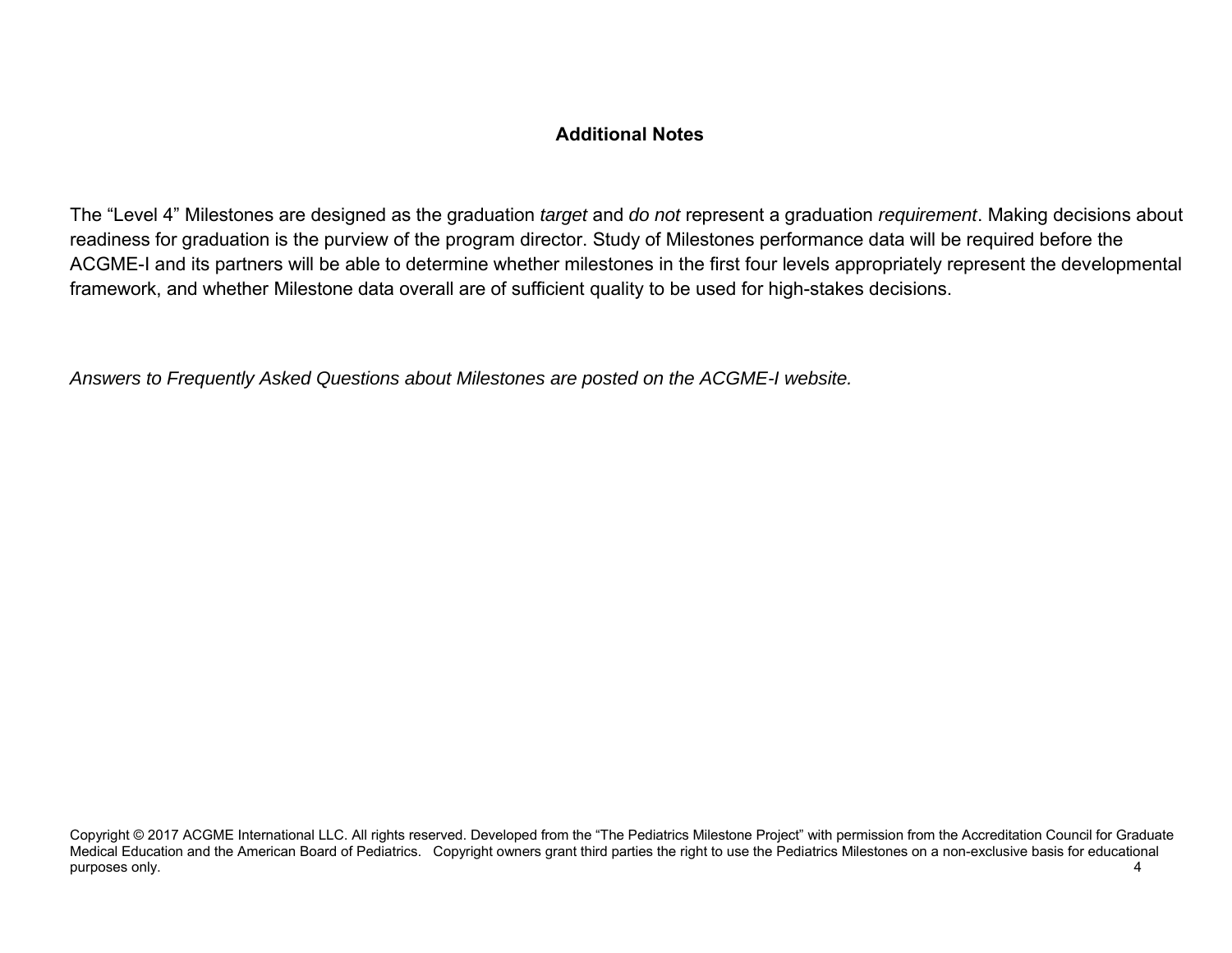The diagram below presents an example set of milestones for one sub-competency in the same format as the ACGME-I Report Worksheet. For each reporting period, a learner's performance on the milestones for each sub-competency will be indicated by selecting the level of milestones that best describes that learner's performance in relation to those milestones.

| Systems-Based Practice 1: Patient Safety and Quality Improvement                                                                                           |                                                                                                                                                               |                                                                                                                                                                                                      |                                                                                                                                                                        |                                                                                                                                |  |
|------------------------------------------------------------------------------------------------------------------------------------------------------------|---------------------------------------------------------------------------------------------------------------------------------------------------------------|------------------------------------------------------------------------------------------------------------------------------------------------------------------------------------------------------|------------------------------------------------------------------------------------------------------------------------------------------------------------------------|--------------------------------------------------------------------------------------------------------------------------------|--|
| Level 1                                                                                                                                                    | Level <sub>2</sub>                                                                                                                                            | Level 3                                                                                                                                                                                              | Level 4                                                                                                                                                                | Level 5                                                                                                                        |  |
| Demonstrates<br>knowledge of common<br>patient safety events                                                                                               | Identifies system<br>factors that lead to<br>patient safety events                                                                                            | Participates in analysis<br>of patient safety events<br>(simulated or actual)                                                                                                                        | Conducts analysis of<br>patient safety events<br>and offers error<br>prevention strategies<br>(simulated or actual)                                                    | Actively engages teams<br>and processes to<br>modify systems to<br>prevent patient safety<br>events                            |  |
| Demonstrates<br>knowledge of how to<br>report patient safety<br>events<br><b>Demonstrates</b><br>knowledge of basic                                        | Reports patient safety<br>events through<br>institutional reporting<br>systems (actual or<br>simulated)<br>Describes local quality<br>improvement initiatives | Participates in<br>disclosure of patient<br>safety events to<br>patients and families<br>(simulated or actual)<br>Participates in local<br>quality improvement                                       | Discloses patient safety<br>events to patients and<br>families (simulated or<br>actual)<br>Demonstrates the skills<br>required to identify,<br>develop, implement, and | Role models or mentors<br>others in the disclosure<br>of patient safety events<br>Creates, implements,<br>and assesses quality |  |
| quality improvement<br>methodologies and<br>metrics                                                                                                        | (e.g., community<br>vaccination rate,<br>infection rate, smoking<br>cessation)                                                                                | initiatives                                                                                                                                                                                          | analyze a quality<br>improvement project                                                                                                                               | improvement initiatives<br>at the institutional or<br>community level                                                          |  |
|                                                                                                                                                            |                                                                                                                                                               |                                                                                                                                                                                                      |                                                                                                                                                                        |                                                                                                                                |  |
| Comments:                                                                                                                                                  |                                                                                                                                                               |                                                                                                                                                                                                      |                                                                                                                                                                        | Not yet achieved Level 1                                                                                                       |  |
| Selecting a response box in the middle<br>of a level implies that milestones in<br>that level and in lower levels have been<br>substantially demonstrated. |                                                                                                                                                               | Selecting a response box on the line in<br>between levels indicates that milestones in<br>lower levels have been substantially<br>demonstrated as well as some milestones in<br>the higher level(s). |                                                                                                                                                                        |                                                                                                                                |  |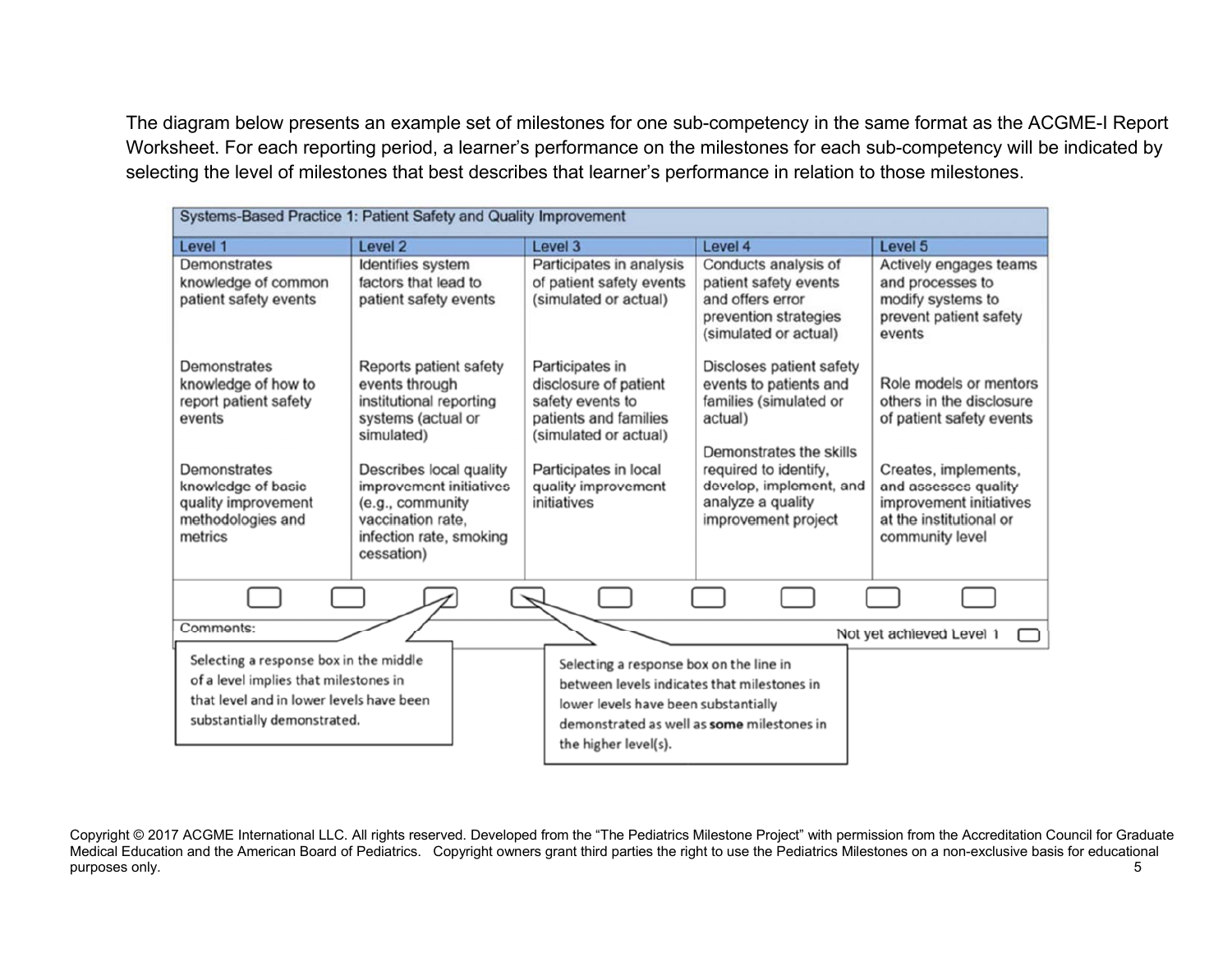| <b>Patient Care 1: Gather Essential and Accurate Information About the Patient</b>                                                                                                                   |                                                                                                                                                                                                                      |                                                                                                                                                                                                                               |                                                                                                                                                                                                                                                    |                                                                                                                                                                                                                                                                                                                                                                              |  |  |  |
|------------------------------------------------------------------------------------------------------------------------------------------------------------------------------------------------------|----------------------------------------------------------------------------------------------------------------------------------------------------------------------------------------------------------------------|-------------------------------------------------------------------------------------------------------------------------------------------------------------------------------------------------------------------------------|----------------------------------------------------------------------------------------------------------------------------------------------------------------------------------------------------------------------------------------------------|------------------------------------------------------------------------------------------------------------------------------------------------------------------------------------------------------------------------------------------------------------------------------------------------------------------------------------------------------------------------------|--|--|--|
| Level 1                                                                                                                                                                                              | Level <sub>2</sub>                                                                                                                                                                                                   | Level 3                                                                                                                                                                                                                       | Level 4                                                                                                                                                                                                                                            | Level 5                                                                                                                                                                                                                                                                                                                                                                      |  |  |  |
| Performs a fairly correct and<br>complete history and<br>physical examination on<br>routine patients                                                                                                 | Performs a physical<br>examination targeted to<br>the patient's complaints for<br>routine conditions and<br>circumstances but needs<br>guidance in unusual and<br>more complex<br>circumstances                      | Usually obtains complete,<br>relevant, and accurate<br>patient history, including<br>complicated and sensitive<br>information; performs thorough<br>and appropriate physical<br>examination                                   | Consistently obtains complete,<br>relevant, and accurate patient<br>history, including complicated<br>and sensitive information;<br>performs thorough and<br>appropriate physical<br>examination that inform the<br>diagnosis early in the process | Creates robust illness and<br>instance scripts (where the<br>specific features of individual<br>patients are remembered and<br>used in future clinical<br>reasoning) that lead to<br>unconscious gathering of<br>essential and accurate<br>information in a targeted and<br>efficient manner when<br>presented with all but the most<br>complex or rare clinical<br>problems |  |  |  |
| May gather too little or<br>exhaustive information<br>following a template<br>regardless of the patient's<br>chief complaint                                                                         | Filters, prioritizes, and<br>synthesizes information into<br>pertinent positives and<br>negatives, as well as<br>broad diagnostic<br>categories; is able to link<br>current findings to prior<br>clinical encounters | Demonstrates pattern<br>recognition that leads to the<br>creation of illness scripts;<br>data gathering is driven by<br>real time development of a<br>differential diagnosis early in<br>the information gathering<br>process | Creates well-developed illness<br>scripts that allow essential and<br>accurate information to be<br>gathered and precise<br>diagnoses to be reached with<br>ease and efficiency when<br>presented with most pediatric<br>problems                  | Creates illness and<br>instance scripts that are<br>robust enough to enable<br>discrimination among<br>diagnoses with subtle<br>distinguishing features                                                                                                                                                                                                                      |  |  |  |
| Has limited ability to filter,<br>prioritize, and connect the<br>significant components of<br>the history/physical<br>examination<br>Analytic reasoning is<br>through basic<br>pathophysiology alone | Relies primarily on analytic<br>reasoning through basic<br>pathophysiology to gather and<br>synthesize information                                                                                                   |                                                                                                                                                                                                                               | Relies on analytic reasoning<br>through basic<br>pathophysiology to gather<br>information when presented<br>with complex or uncommon<br>problems                                                                                                   | Role models this competency<br>and is regularly sought out by<br>junior learners, peers, and<br>other members of the health<br>care team for his/her<br>exemplary physical diagnosis<br>skills                                                                                                                                                                               |  |  |  |
|                                                                                                                                                                                                      |                                                                                                                                                                                                                      |                                                                                                                                                                                                                               |                                                                                                                                                                                                                                                    |                                                                                                                                                                                                                                                                                                                                                                              |  |  |  |
|                                                                                                                                                                                                      | Comments:<br>Not Yet Achieved Level 1                                                                                                                                                                                |                                                                                                                                                                                                                               |                                                                                                                                                                                                                                                    |                                                                                                                                                                                                                                                                                                                                                                              |  |  |  |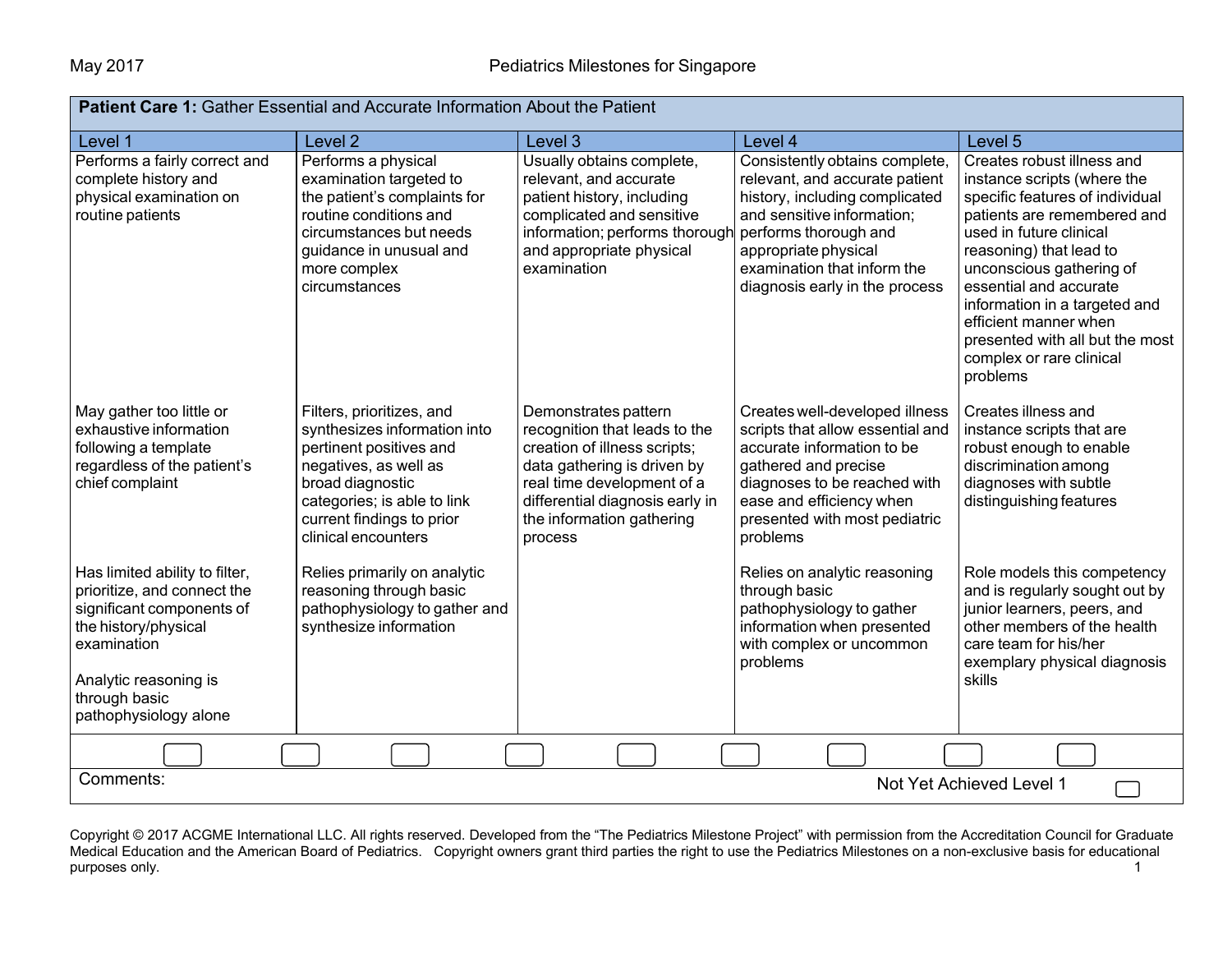| Patient Care 2: Make Informed Diagnostic and Therapeutic Decisions that Result in Optimal Clinical Judgment                                                    |                                                                                                                                                                                                                                                                                                                 |                                                                                                                                                                                                                                                                                                                                                            |                                                                                                                                                                                                            |                                                                                                                                                                                                                                  |  |  |  |
|----------------------------------------------------------------------------------------------------------------------------------------------------------------|-----------------------------------------------------------------------------------------------------------------------------------------------------------------------------------------------------------------------------------------------------------------------------------------------------------------|------------------------------------------------------------------------------------------------------------------------------------------------------------------------------------------------------------------------------------------------------------------------------------------------------------------------------------------------------------|------------------------------------------------------------------------------------------------------------------------------------------------------------------------------------------------------------|----------------------------------------------------------------------------------------------------------------------------------------------------------------------------------------------------------------------------------|--|--|--|
| Level 1                                                                                                                                                        | Level <sub>2</sub>                                                                                                                                                                                                                                                                                              | Level 3                                                                                                                                                                                                                                                                                                                                                    | Level 4                                                                                                                                                                                                    | Level 5                                                                                                                                                                                                                          |  |  |  |
| Recalls and presents<br>clinical facts in the history<br>and physical in the order<br>they were elicited without<br>filtering, reorganization, or<br>synthesis | Develops comprehensive<br>differential diagnosis. In<br>common disorders, is able<br>to develop a weighted<br>differential diagnosis;<br>some plans for diagnostic<br>and therapeutic<br>intervention are well-<br>organized and justified<br>based on the clinical<br>findings and relevant<br>pathophysiology | Develops comprehensive<br>differential diagnosis, and<br>is able to develop<br>weighted differential<br>diagnosis in the majority<br>of clinical settings; shows<br>the emergence of pattern<br>recognition in diagnostic<br>and therapeutic<br>reasoning; management<br>plans are justified based<br>on clinical findings and<br>relevant pathophysiology | Demonstrates well-<br>established pattern<br>recognition that leads to<br>the ability to identify<br>discriminating features<br>between similar patients<br>and to avoid premature<br>closure              | Role models the efficient,<br>effective, and independent<br>management of patients<br>with a broad spectrum of<br>clinical disorders, including<br>complex and rare medical<br>conditions                                        |  |  |  |
| Needs guidance to<br>organize and sequence<br>diagnostic and therapeutic<br>interventions                                                                      | Requires supervision in the<br>development and<br>implementation of<br>diagnostic and therapeutic<br>plans in more complex<br>clinical situations and<br>circumstances                                                                                                                                          | Requires only minimal<br>guidance (remote<br>supervision) from the<br>faculty for common<br>conditions, but may<br>require direct supervision<br>for more complex clinical<br>situations and<br>circumstances                                                                                                                                              | Manages patients with a<br>broad spectrum of clinical<br>disorders including some<br>complex and rare medical<br>conditions; offers<br>management options<br>tailored to address the<br>individual patient | Is regularly sought out by<br>junior learners, peers, and<br>other members of the<br>health care team for<br>his/her ability; and offers<br>management options in the<br>context of patient<br>preferences and overall<br>health |  |  |  |
| Requires direct supervision<br>of diagnostic and<br>therapeutic plan<br>development and<br>implementation                                                      |                                                                                                                                                                                                                                                                                                                 |                                                                                                                                                                                                                                                                                                                                                            | Is able to practice without<br>supervision in the specialty                                                                                                                                                |                                                                                                                                                                                                                                  |  |  |  |
|                                                                                                                                                                |                                                                                                                                                                                                                                                                                                                 |                                                                                                                                                                                                                                                                                                                                                            |                                                                                                                                                                                                            |                                                                                                                                                                                                                                  |  |  |  |
| Comments:<br>Not Yet Achieved Level 1                                                                                                                          |                                                                                                                                                                                                                                                                                                                 |                                                                                                                                                                                                                                                                                                                                                            |                                                                                                                                                                                                            |                                                                                                                                                                                                                                  |  |  |  |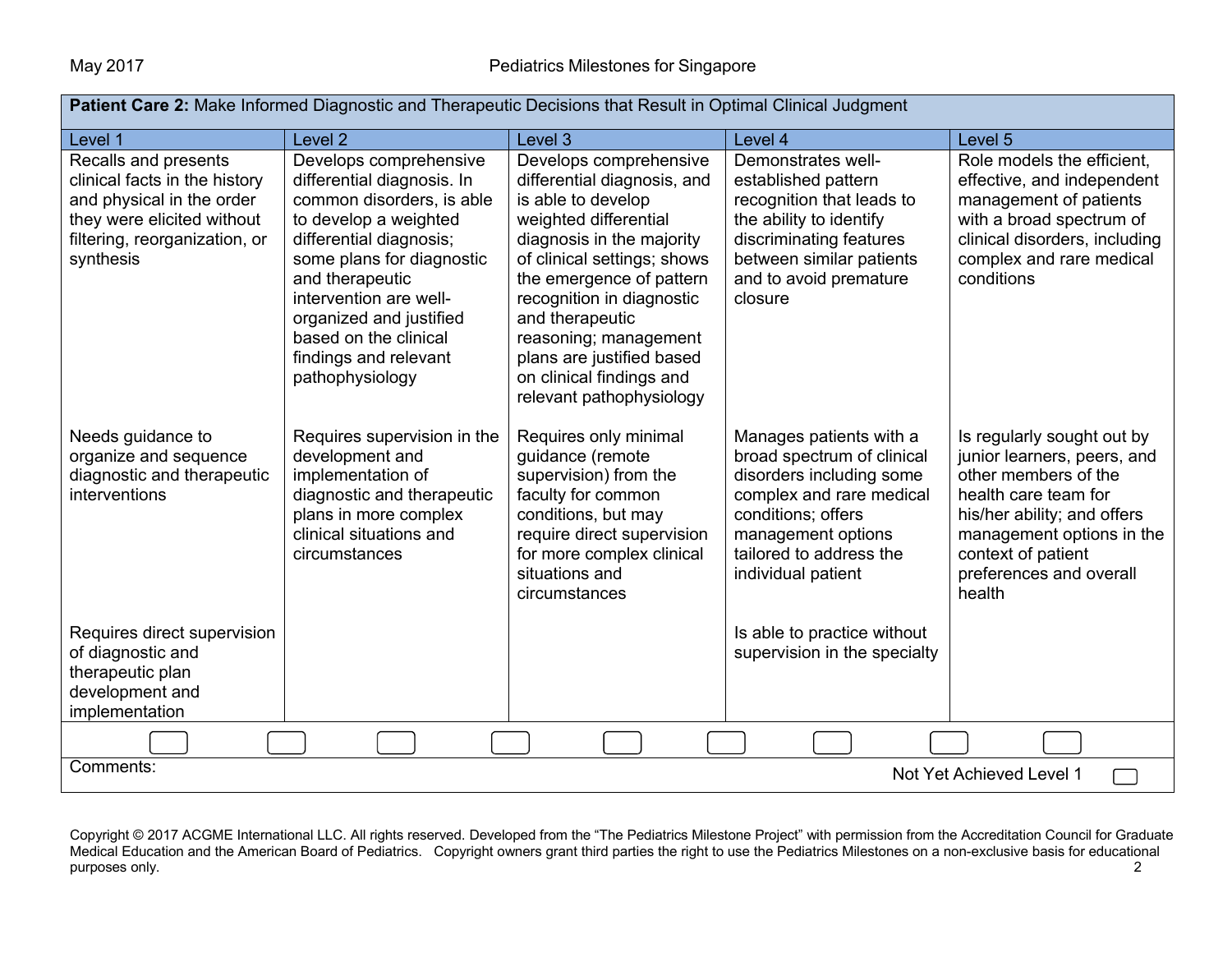| <b>Patient Care 3: Perform Relevant Bedside Diagnostic or Therapeutic Procedures</b>                                                                                                                                                                                                      |                                                                                                                                                                                                                                                                                                                                                                                  |                                                                                                                                                                                                                                                                                                                                                                                                                                                                                |                                                                                                                                                                                                                                                                                                                                                                                    |                                                                                                                                                                                                                                                                                                                                                               |  |
|-------------------------------------------------------------------------------------------------------------------------------------------------------------------------------------------------------------------------------------------------------------------------------------------|----------------------------------------------------------------------------------------------------------------------------------------------------------------------------------------------------------------------------------------------------------------------------------------------------------------------------------------------------------------------------------|--------------------------------------------------------------------------------------------------------------------------------------------------------------------------------------------------------------------------------------------------------------------------------------------------------------------------------------------------------------------------------------------------------------------------------------------------------------------------------|------------------------------------------------------------------------------------------------------------------------------------------------------------------------------------------------------------------------------------------------------------------------------------------------------------------------------------------------------------------------------------|---------------------------------------------------------------------------------------------------------------------------------------------------------------------------------------------------------------------------------------------------------------------------------------------------------------------------------------------------------------|--|
| Level 1                                                                                                                                                                                                                                                                                   | Level 2                                                                                                                                                                                                                                                                                                                                                                          | Level 3                                                                                                                                                                                                                                                                                                                                                                                                                                                                        | Level 4                                                                                                                                                                                                                                                                                                                                                                            | Level 5                                                                                                                                                                                                                                                                                                                                                       |  |
| Demonstrates knowledge<br>of the rationale and risks<br>of a small number of<br>commonly performed<br>procedures in the specialty<br>and demonstrates basic<br>technical skills, but<br>requires frequent guidance<br>and supervision in the<br>performance of many<br>bedside procedures | Demonstrates<br>knowledge of indications,<br>contraindications, and<br>complications of a range of<br>procedures; demonstrates<br>knowledge and technical<br>skills, including the ability<br>to follow standard sterile<br>procedures; performs<br>basic bedside procedures<br>under direct supervision;<br>recognizes limitations; and<br>appropriately requests<br>assistance | Demonstrates<br>knowledge of indications,<br>contraindications, and<br>complications of a wide<br>range of procedures;<br>demonstrates the relevant<br>technical skills and<br>standard procedures for a<br>range of bedside<br>procedures in the<br>specialty; demonstrates<br>ability to perform basic and<br>more complicated bedside<br>procedures under the<br>appropriate form of<br>supervision, recognizing<br>limitations, and requesting<br>assistance appropriately | Demonstrates<br>knowledge of indications,<br>contraindications, and<br>complications of the full<br>range of procedures in the<br>specialty; demonstrates<br>the relevant technical skills<br>and standard procedures<br>for the full range of<br>bedside procedures in the<br>specialty; and<br>demonstrates ability to<br>perform basic and<br>complicated bedside<br>procedures | Role models<br>exemplary knowledge<br>related to and performance<br>of the full range of beside<br>procedures in the specialty<br>in all circumstances, and is<br>regularly sought out by<br>junior learners, peers, and<br>other members of the<br>health care team to<br>perform procedures on<br>their patients in complex<br>and unusual<br>circumstances |  |
|                                                                                                                                                                                                                                                                                           |                                                                                                                                                                                                                                                                                                                                                                                  |                                                                                                                                                                                                                                                                                                                                                                                                                                                                                |                                                                                                                                                                                                                                                                                                                                                                                    |                                                                                                                                                                                                                                                                                                                                                               |  |
| Comments:<br>Not Yet Achieved Level 1                                                                                                                                                                                                                                                     |                                                                                                                                                                                                                                                                                                                                                                                  |                                                                                                                                                                                                                                                                                                                                                                                                                                                                                |                                                                                                                                                                                                                                                                                                                                                                                    |                                                                                                                                                                                                                                                                                                                                                               |  |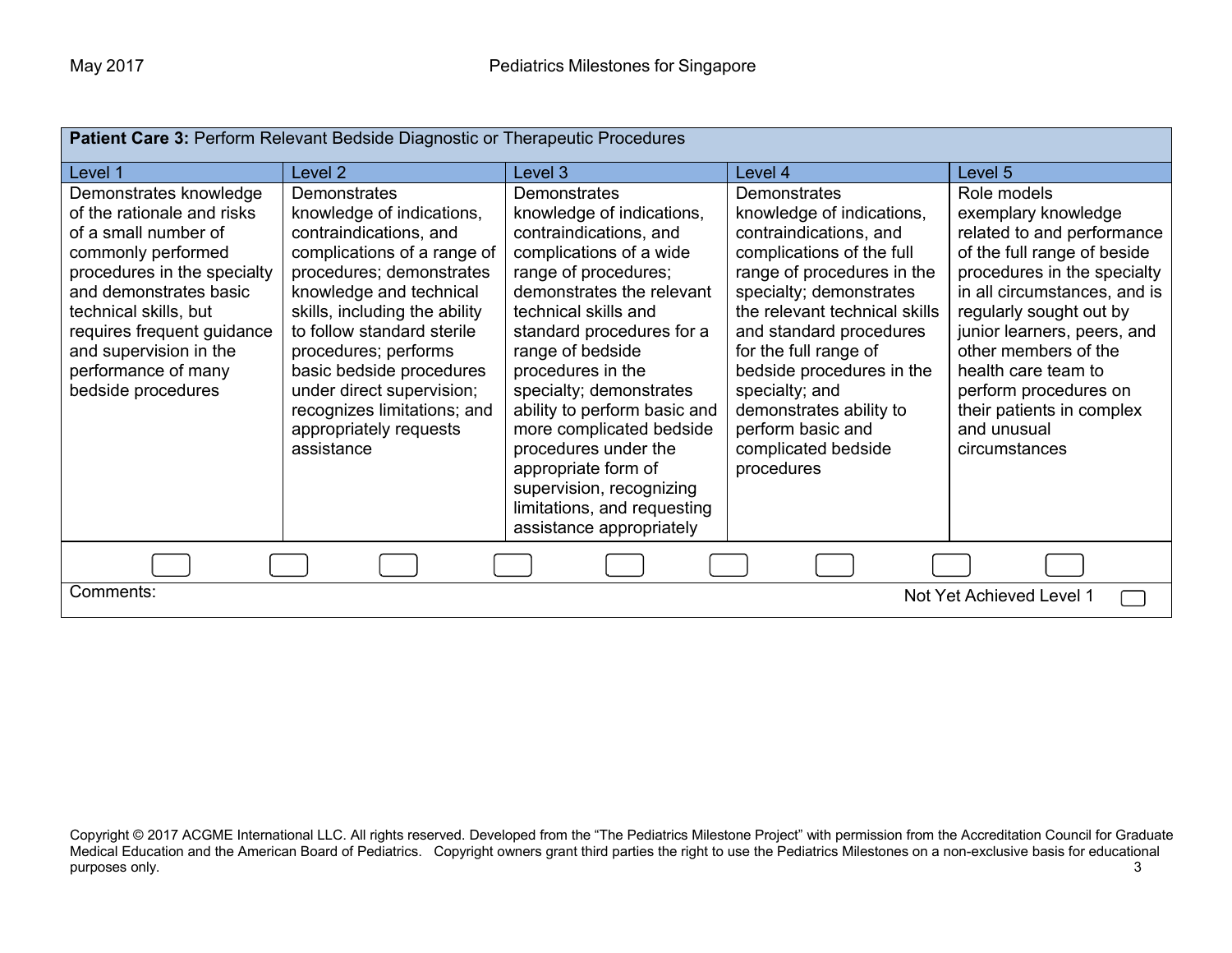| Patient Care 4: Develop and Carry Out Effective Management Plans                                                                                                                                                                                                                                                                                                       |                                                                                                                                                                                                                                            |                                                                                                                                                                                                                                                                                                                                                         |                                                                                                                                                                                                                                        |                                                                                                                                                                                                                                                                                                                                                                                                                                                                                               |  |  |
|------------------------------------------------------------------------------------------------------------------------------------------------------------------------------------------------------------------------------------------------------------------------------------------------------------------------------------------------------------------------|--------------------------------------------------------------------------------------------------------------------------------------------------------------------------------------------------------------------------------------------|---------------------------------------------------------------------------------------------------------------------------------------------------------------------------------------------------------------------------------------------------------------------------------------------------------------------------------------------------------|----------------------------------------------------------------------------------------------------------------------------------------------------------------------------------------------------------------------------------------|-----------------------------------------------------------------------------------------------------------------------------------------------------------------------------------------------------------------------------------------------------------------------------------------------------------------------------------------------------------------------------------------------------------------------------------------------------------------------------------------------|--|--|
| Level 1                                                                                                                                                                                                                                                                                                                                                                | Level <sub>2</sub>                                                                                                                                                                                                                         | Level 3                                                                                                                                                                                                                                                                                                                                                 | Level 4                                                                                                                                                                                                                                | Level 5                                                                                                                                                                                                                                                                                                                                                                                                                                                                                       |  |  |
| Develops and carries out<br>management plans based<br>on directives from others,<br>either from the health care<br>organization or the<br>supervising physician; is<br>unable to adjust plans<br>based on individual patient<br>differences or preferences;<br>communication about the<br>plan is unidirectional from<br>the practitioner to the<br>patient and family | Develops and carries out<br>management plans based<br>on theoretical knowledge<br>and/or directives from<br>others; may have difficulty<br>focusing on key<br>information, so conclusions<br>are often arbitrary, or poorly<br>prioritized | Develops and carries out<br>management plans based<br>on both theoretical<br>knowledge and some<br>experience, especially in<br>managing common<br>problems; begins to<br>incorporate patients'<br>assumptions and values<br>into plans through more<br>bidirectional<br>communication                                                                  | Develops and carries out<br>management plans<br>based on experience<br>and sound clinical<br>judgement                                                                                                                                 | Develops and carries out<br>management plans, even<br>for complicated or rare<br>situations, based on<br>experience and sound<br>clinical judgement                                                                                                                                                                                                                                                                                                                                           |  |  |
|                                                                                                                                                                                                                                                                                                                                                                        | Is beginning to recognize<br>uncertainty in the clinical<br>setting; but requires<br>extensive guidance in how<br>to deal with uncertainty in<br>a clinical context                                                                        | Can manage risks and<br>benefits; is able to weigh<br>cost efficiency and value in<br>common and some more<br>complex clinical problems;<br>can make difficult clinical<br>decisions with less than<br>ideal information, but<br>requires guidance in<br>certain situations in which<br>he/she has to deal with<br>uncertainty in a clinical<br>context | Effectively and efficiently<br>focuses on key<br>information to arrive at a<br>plan; incorporates<br>patients' assumptions<br>and values through<br>bidirectional<br>communication with little<br>interference from<br>personal biases | Rapidly focuses on key<br>information to arrive at the<br>plan and augments that with<br>available information or<br>seeks new information as<br>needed; has insight into<br>his/her own assumptions<br>and values that allow his/her<br>to filter them out and focus<br>on the patient/family values<br>in a bidirectional<br>conversation about the<br>management plan<br>Role models this<br>competency; uses<br>clinical "intuition"<br>while avoiding<br>premature diagnostic<br>closure |  |  |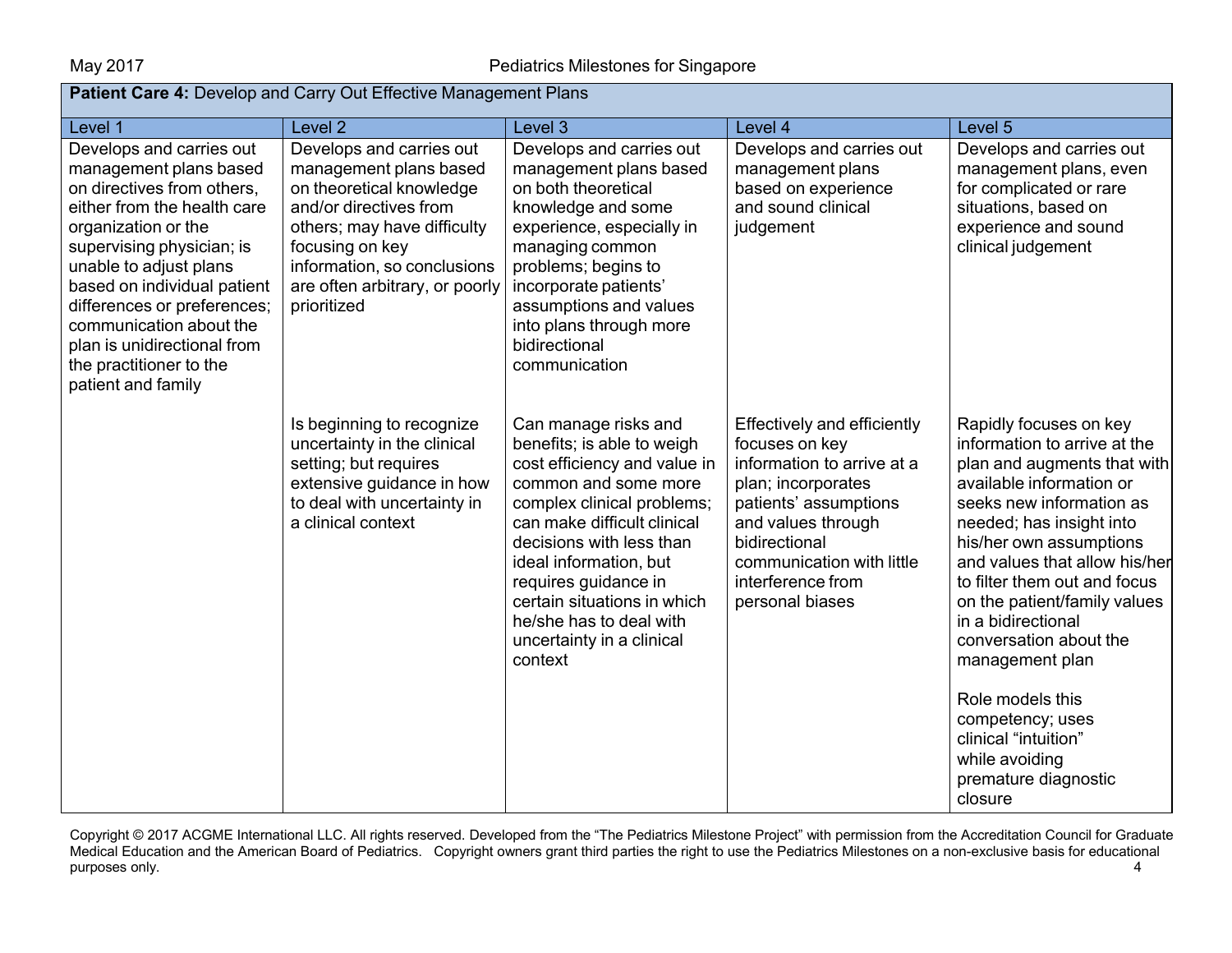| May 2017  | Pediatrics Milestones for Singapore                                                                                                                                                                                                                                                                                                                             |                                                                                                                                                        |
|-----------|-----------------------------------------------------------------------------------------------------------------------------------------------------------------------------------------------------------------------------------------------------------------------------------------------------------------------------------------------------------------|--------------------------------------------------------------------------------------------------------------------------------------------------------|
|           | <b>Effectively manages</b><br>risks and benefits; is able to<br>weigh cost efficiency and<br>problems in the specialty;<br>recognizes uncertainty in<br>the clinical setting; is able to<br>manage effectively in<br>uncertain or unclear clinical<br>situations, and effectively<br>conveys his/her<br>management thought<br>process to patients and<br>family | Is regularly sought out by<br>junior learners, peers and<br>other members of the health<br>value in the range of clinical   care team for these skills |
|           |                                                                                                                                                                                                                                                                                                                                                                 |                                                                                                                                                        |
| Comments: |                                                                                                                                                                                                                                                                                                                                                                 | Not Yet Achieved Level 1                                                                                                                               |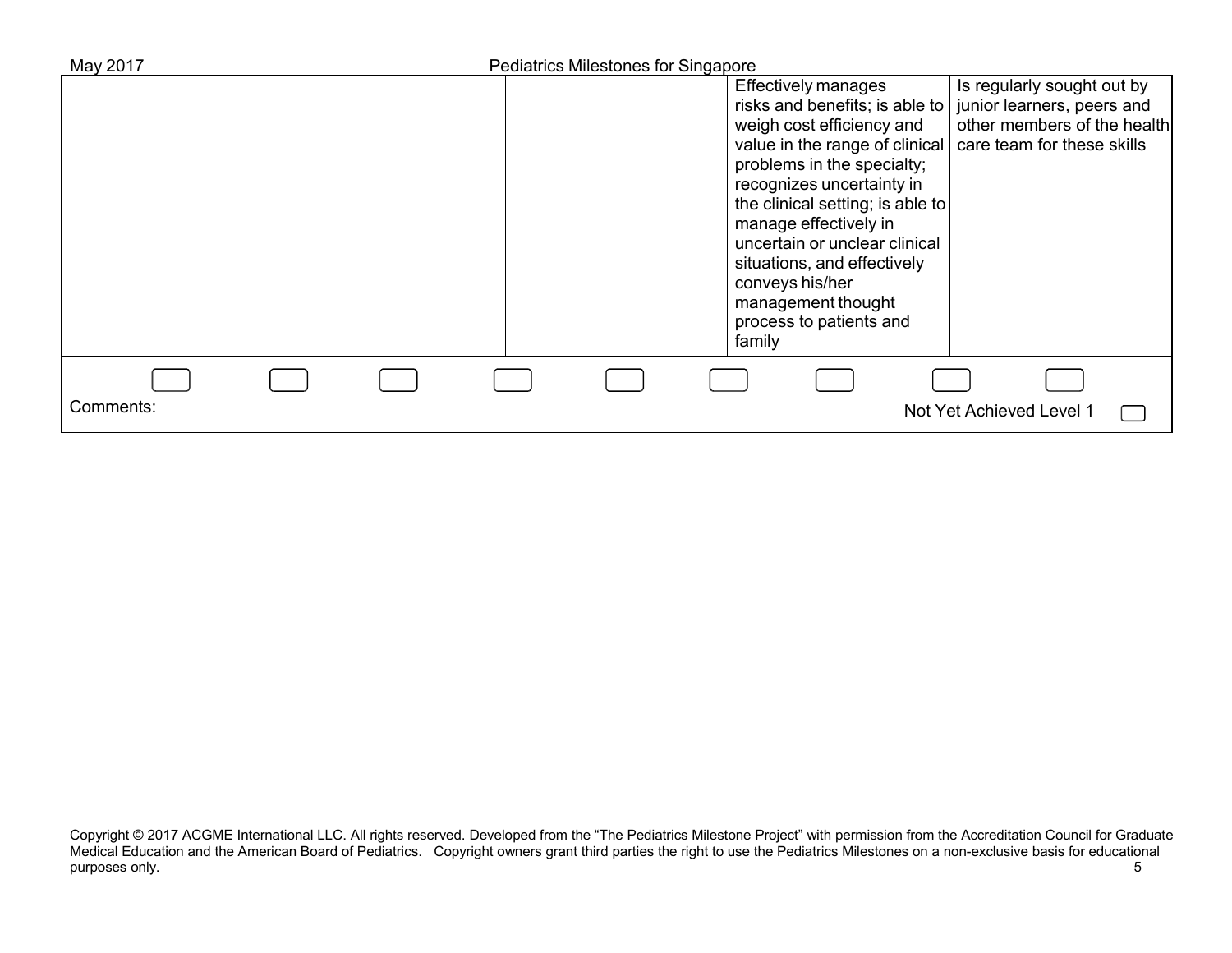| <b>Patient Care 5: Provide Anticipatory Guidance, Holistic, and Family-Centered Care</b>           |                                                                                                                                                                  |                                                                                                                                                                                                                |                                                                                                                                                                                                                       |                                                                                                                                                                  |  |  |
|----------------------------------------------------------------------------------------------------|------------------------------------------------------------------------------------------------------------------------------------------------------------------|----------------------------------------------------------------------------------------------------------------------------------------------------------------------------------------------------------------|-----------------------------------------------------------------------------------------------------------------------------------------------------------------------------------------------------------------------|------------------------------------------------------------------------------------------------------------------------------------------------------------------|--|--|
| Level 1                                                                                            | Level <sub>2</sub>                                                                                                                                               | Level 3                                                                                                                                                                                                        | Level 4                                                                                                                                                                                                               | Level 5                                                                                                                                                          |  |  |
| Provides anticipatory<br>guidance to caregivers<br>with prompting                                  | Provides effective,<br>timely, and appropriate<br>anticipatory guidance to<br>caregivers with direct<br>supervision                                              | Provides effective, timely,<br>and appropriate<br>anticipatory guidance to<br>caregivers, taking into<br>account the individual<br>child's and family's unique<br>characteristics with<br>indirect supervision | Provides effective, timely,<br>and appropriate anticipatory<br>guidance to caregivers in a<br>culturally sensitive manner,<br>taking into account the<br>individual child's and<br>family's unique<br>characteristics | Role models taking into<br>account the psychosocial<br>and mental well-being of<br>children as they progress<br>through their different<br>stages of development |  |  |
| Provides in the context of<br>the "well child" with direct<br>supervision                          | Provides in the context of<br>both the "well child" and<br>the child with a chronic<br>medical condition with<br>direct supervision                              | Provides in the context of<br>both the "well child" and<br>the child with a chronic<br>medical condition with<br>indirect supervision                                                                          | Provides in the context of<br>both the "well child" and the<br>child with a chronic medical<br>condition                                                                                                              |                                                                                                                                                                  |  |  |
| Demonstrates limited<br>concern with the<br>psychosocial and mental<br>well-being of children      | Occasionally takes into<br>account the psychosocial<br>and mental well-being of<br>children as they progress<br>through their different<br>stages of development | Takes into account the<br>psychosocial and mental<br>well-being of children as<br>they progress through<br>their different stages of<br>development with indirect<br>supervision                               | Takes into account the<br>psychosocial and mental<br>well-being of children as<br>they progress through their<br>different stages of<br>development                                                                   |                                                                                                                                                                  |  |  |
| Provides medical care to<br>the child in the context of<br>his family/caregivers with<br>prompting | Provides holistic care to<br>the child in the context of<br>his family/care-givers with<br>direct supervision                                                    | Provides holistic care to<br>the child in the context<br>of his family/caregivers<br>with indirect supervision                                                                                                 | Provides holistic care to the<br>child in the context of his<br>family/caregivers                                                                                                                                     |                                                                                                                                                                  |  |  |
|                                                                                                    |                                                                                                                                                                  |                                                                                                                                                                                                                |                                                                                                                                                                                                                       |                                                                                                                                                                  |  |  |
| Comments:<br>Not Yet Achieved Level 1                                                              |                                                                                                                                                                  |                                                                                                                                                                                                                |                                                                                                                                                                                                                       |                                                                                                                                                                  |  |  |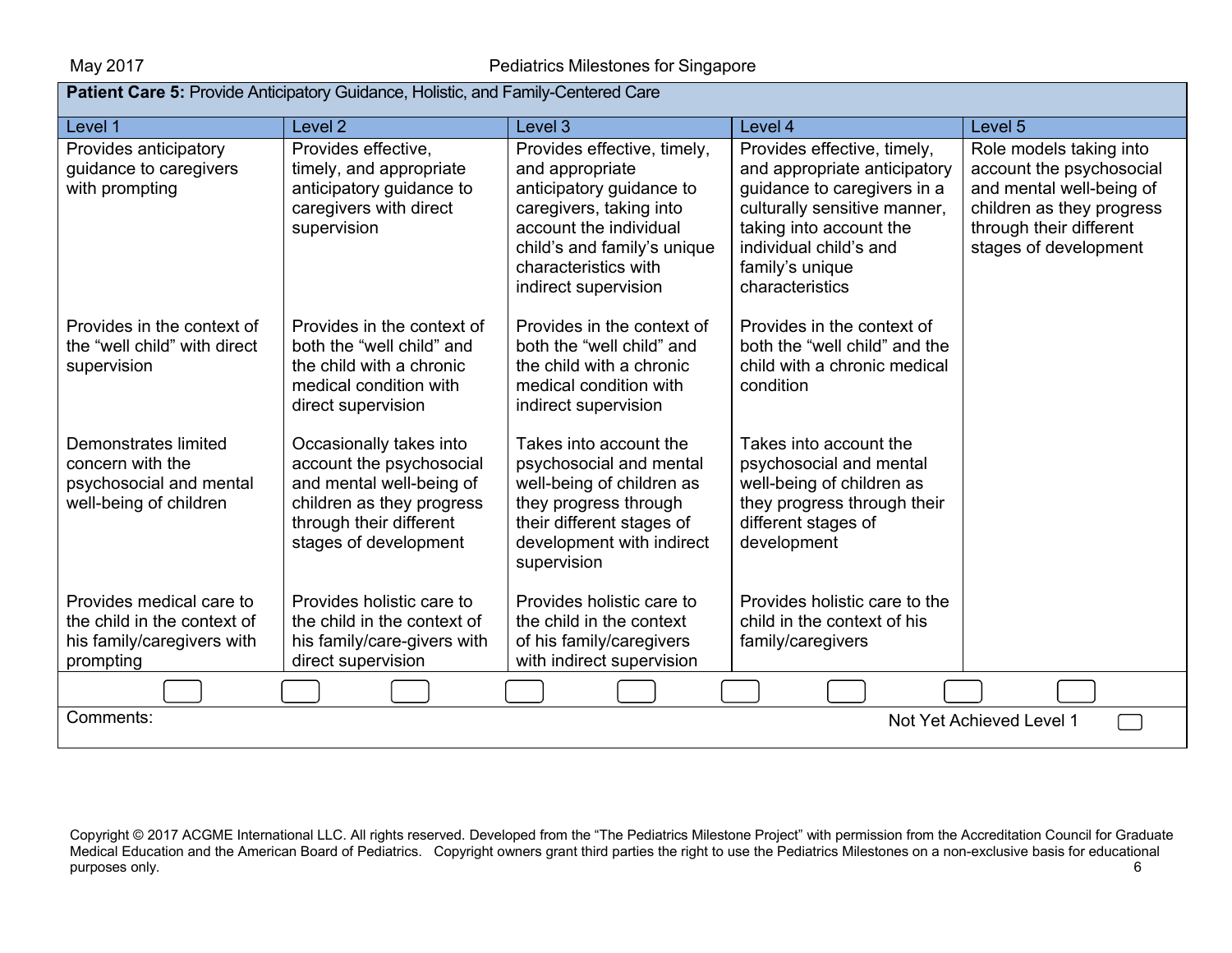| Medical Knowledge 1: Integrate Medical Knowledge with Latest Available Scientific Evidence in order to Provide Effective Patient Care                                                                                                                                                                                                                                         |                                                                                                                                                                                                                                                                                                                                                                                                 |                                                                                                                                                                                                                                                                                                                                                                                       |                                                                                                                                                                                                                                                                                                                                                                                                                          |                                                                                                                                                                                                                                                                                                                                                                                                 |  |  |
|-------------------------------------------------------------------------------------------------------------------------------------------------------------------------------------------------------------------------------------------------------------------------------------------------------------------------------------------------------------------------------|-------------------------------------------------------------------------------------------------------------------------------------------------------------------------------------------------------------------------------------------------------------------------------------------------------------------------------------------------------------------------------------------------|---------------------------------------------------------------------------------------------------------------------------------------------------------------------------------------------------------------------------------------------------------------------------------------------------------------------------------------------------------------------------------------|--------------------------------------------------------------------------------------------------------------------------------------------------------------------------------------------------------------------------------------------------------------------------------------------------------------------------------------------------------------------------------------------------------------------------|-------------------------------------------------------------------------------------------------------------------------------------------------------------------------------------------------------------------------------------------------------------------------------------------------------------------------------------------------------------------------------------------------|--|--|
| Level 1                                                                                                                                                                                                                                                                                                                                                                       | Level <sub>2</sub>                                                                                                                                                                                                                                                                                                                                                                              | Level 3                                                                                                                                                                                                                                                                                                                                                                               | Level 4                                                                                                                                                                                                                                                                                                                                                                                                                  | Level 5                                                                                                                                                                                                                                                                                                                                                                                         |  |  |
| Demonstrates the ability<br>to articulate<br>foundational knowledge<br>of relevant basic<br>science for common<br>conditions encountered<br>in the specialty; applies<br>this knowledge in a<br>rudimentary fashion in the<br>clinical setting; needs<br>frequent guidance in<br>applying knowledge in the<br>care of many routine and<br>more complex clinical<br>situations | Demonstrates the ability to<br>articulate and utilize<br>knowledge to diagnose<br>and treat common<br>conditions encountered in<br>the specialty;<br>demonstrates the ability to<br>organize relevant<br>knowledge of<br>pathophysiology and<br>therapeutics to justify a<br>proposed diagnostic<br>evaluation and treatment<br>plan in routine and some<br>more complex clinical<br>situations | Demonstrates the ability to<br>articulate and utilize<br>knowledge to diagnose<br>and treat most common<br>and many uncommon<br>conditions encountered in<br>the specialty;<br>demonstrates the ability to<br>organize and concisely<br>present relevant<br>knowledge to justify a<br>proposed diagnostic<br>evaluation and treatment<br>plan in most clinical<br>situations          | Consistently demonstrates<br>the ability to articulate and<br>utilize knowledge to<br>diagnose and treat most<br>common and uncommon<br>conditions encountered in<br>the specialty; has the ability<br>to use critical appraisal<br>skills to evaluate latest<br>scientific evidence to inform<br>decision-making                                                                                                        | Role models sharing and<br>utilization of knowledge to<br>diagnose and treat<br>common and the most<br>uncommon conditions<br>encountered in the<br>specialty; effectively draws<br>on knowledge to solve<br>complex clinical problems                                                                                                                                                          |  |  |
| Understands the basic<br>principles of evidence-<br>based medicine (EBM),<br>but relevance is limited by<br>lack of clinical exposure                                                                                                                                                                                                                                         | Recognizes the<br>importance of using<br>current information to care<br>for patients and responds<br>to external prompts to do<br>so; is able to formulate<br>questions with significant<br>effort and time; knows how<br>to read and interpret the<br>literature but requires<br>guidance for application                                                                                      | Is able to extrapolate<br>knowledge beyond the<br>specifics of the patient<br>under his/her care, and<br>identifies gaps in<br>knowledge in most clinical<br>situations; recognizes<br>these knowledge gaps as<br>learning opportunities;<br>makes an effort to ask<br>answerable questions on a<br>regular basis and is<br>increasingly able to do so;<br>understands varying levels | Formulates answerable<br>clinical questions regularly;<br>incorporates use of clinical<br>evidence in rounds and<br>teaches fellow learners; is<br>capable with advanced<br>searching; is able to<br>critically appraise topics and<br>does so regularly; shares<br>findings with others to try to<br>improve their abilities;<br>practices EBM because of<br>the benefit to the patient<br>and the desire to learn more | Teaches critical appraisal<br>of topics to others; strives<br>for change at the<br>organizational level as<br>dictated by best current<br>information; is able to<br>easily formulate<br>answerable clinical<br>questions and does so with<br>majority of patients as a<br>habit; is able to effectively<br>and efficiently search and<br>access the literature; is<br>seen by others as a role |  |  |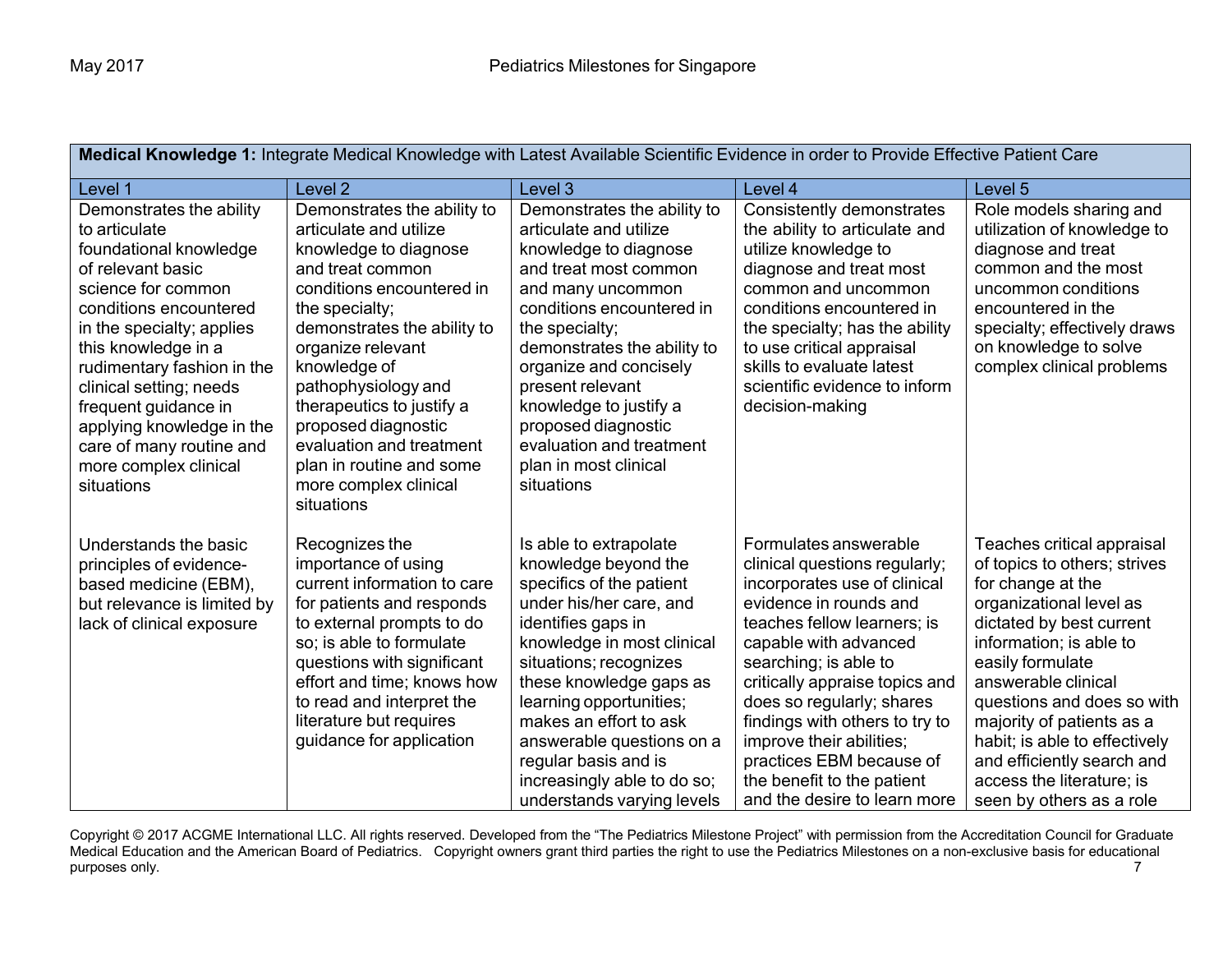|           |  | of evidence and can utilize<br>advanced search methods;<br>is able to critically appraise<br>a topic by analyzing the<br>major outcomes; begins to<br>seek and apply evidence<br>when needed<br>May need guidance in<br>understanding the<br>subtleties of the evidence | rather than in response to<br>external prompts |  | model for practicing EBM |  |
|-----------|--|-------------------------------------------------------------------------------------------------------------------------------------------------------------------------------------------------------------------------------------------------------------------------|------------------------------------------------|--|--------------------------|--|
|           |  |                                                                                                                                                                                                                                                                         |                                                |  |                          |  |
|           |  |                                                                                                                                                                                                                                                                         |                                                |  |                          |  |
| Comments: |  |                                                                                                                                                                                                                                                                         |                                                |  | Not Yet Achieved Level 1 |  |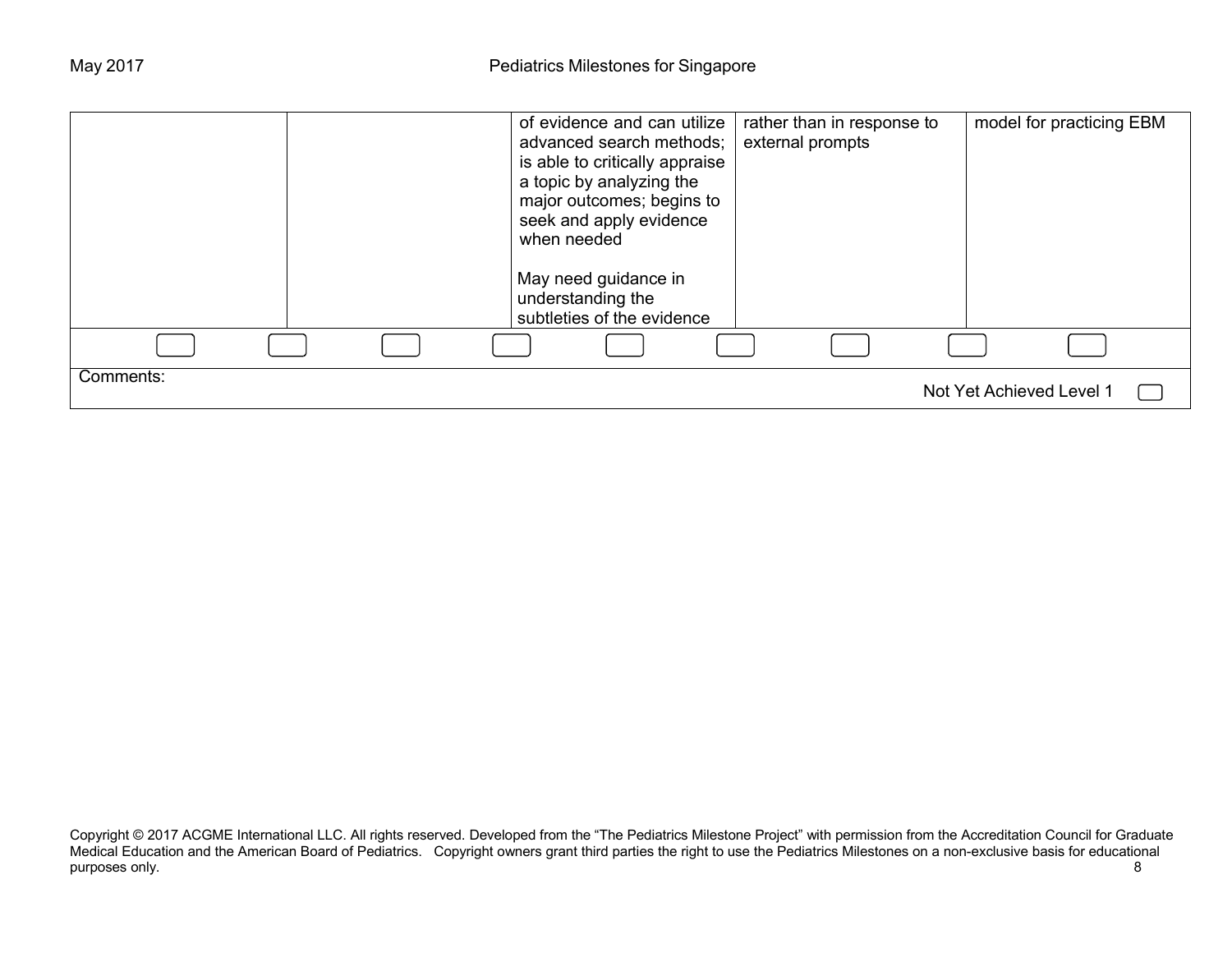| <b>Medical Knowledge 2: Use Analytic Thinking to Address Patient Care Issues</b>                                                                                                                        |                                                                                                                    |                                                                                                                                                                                                                                                                                                       |                                                                                                                                                |                                                                                                                                                                                                                                                                                                                                                               |  |  |
|---------------------------------------------------------------------------------------------------------------------------------------------------------------------------------------------------------|--------------------------------------------------------------------------------------------------------------------|-------------------------------------------------------------------------------------------------------------------------------------------------------------------------------------------------------------------------------------------------------------------------------------------------------|------------------------------------------------------------------------------------------------------------------------------------------------|---------------------------------------------------------------------------------------------------------------------------------------------------------------------------------------------------------------------------------------------------------------------------------------------------------------------------------------------------------------|--|--|
| Level 1                                                                                                                                                                                                 | Level 2                                                                                                            | Level 3                                                                                                                                                                                                                                                                                               | Level 4                                                                                                                                        | Level 5                                                                                                                                                                                                                                                                                                                                                       |  |  |
| <b>Demonstrates</b><br>linear analytic thinking<br>when making clinical<br>decisions; needs<br>frequent guidance in<br>synthesizing this<br>knowledge in the<br>diagnosis and<br>management of patients | Begins to classify,<br>categorize, analyze, and<br>synthesize knowledge in<br>making routine clinical<br>decisions | Classifies, categorizes,<br>analyzes, and synthesizes<br>knowledge in clinical<br>decisions; uses effective<br>problem-solving<br>techniques; is beginning<br>to demonstrate sound<br>clinical judgment; applies<br>an analytical approach to<br>routine and some more<br>complex clinical situations | Seamlessly integrates basic<br>science and clinical<br>knowledge and effectively<br>applies them in routine and<br>complex clinical situations | Role models the<br>analysis and synthesis of<br>information in clinical<br>decision-making, and is<br>regularly sought out by<br>junior learners, peers, and<br>other members of the<br>health care team for<br>his/her ability to effectively<br>communicate knowledge<br>based clinical reasoning<br>and explain complex<br>clinical concepts and<br>topics |  |  |
|                                                                                                                                                                                                         |                                                                                                                    |                                                                                                                                                                                                                                                                                                       | Demonstrates sound clinical<br>judgement                                                                                                       |                                                                                                                                                                                                                                                                                                                                                               |  |  |
|                                                                                                                                                                                                         |                                                                                                                    |                                                                                                                                                                                                                                                                                                       |                                                                                                                                                |                                                                                                                                                                                                                                                                                                                                                               |  |  |
| Comments:                                                                                                                                                                                               |                                                                                                                    |                                                                                                                                                                                                                                                                                                       |                                                                                                                                                | Not Yet Achieved Level 1                                                                                                                                                                                                                                                                                                                                      |  |  |

Note: There is some overlap between Patient Care 4 (management of patients) and Medical Knowledge 2 (using critical analysis to manage patients)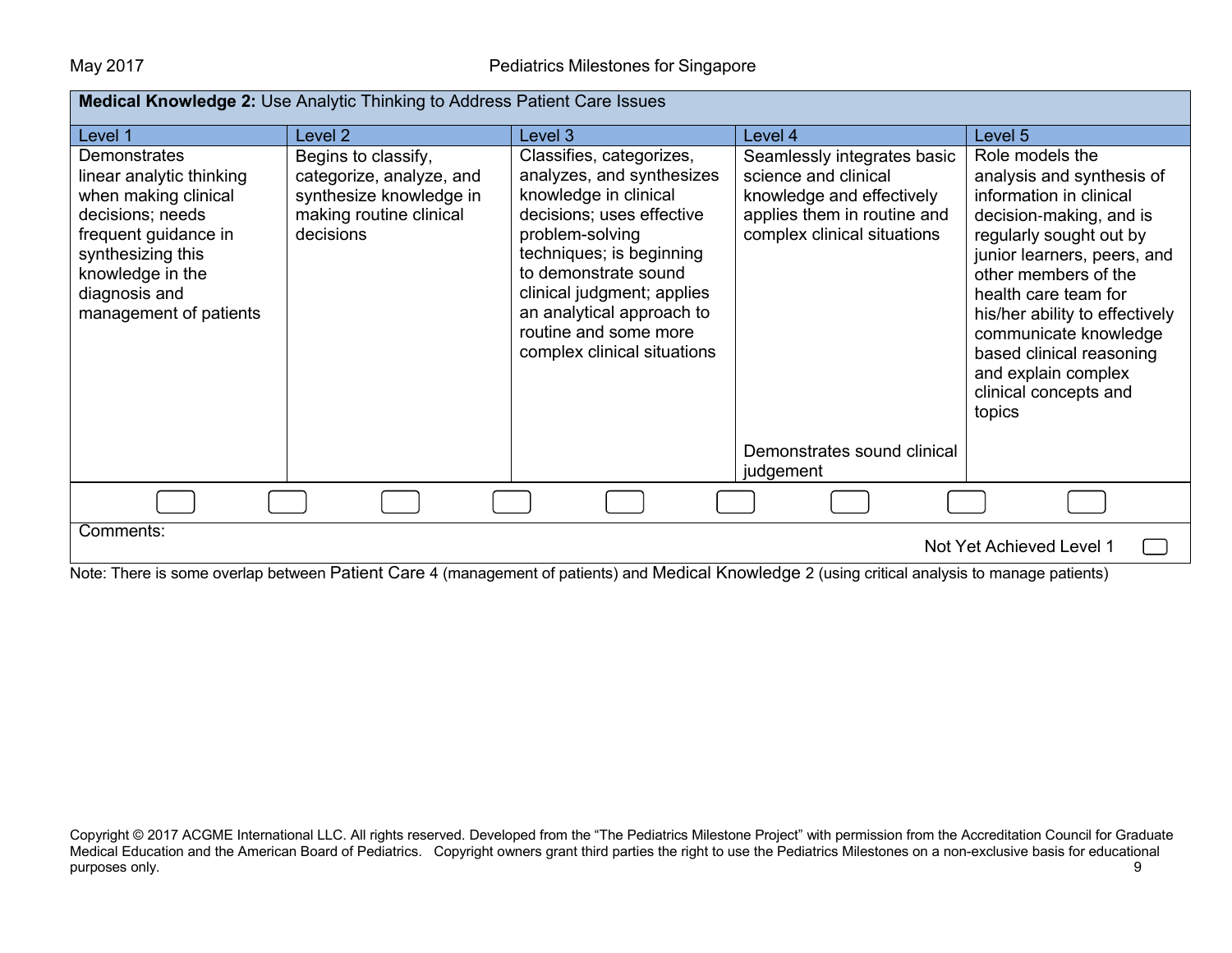| <b>Systems-Based Practice 1: Patient Safety and Quality Improvement</b> |                                                                                                                                                                                                                             |                                                                                                             |                                                                                                                         |                                                                                                                       |  |  |
|-------------------------------------------------------------------------|-----------------------------------------------------------------------------------------------------------------------------------------------------------------------------------------------------------------------------|-------------------------------------------------------------------------------------------------------------|-------------------------------------------------------------------------------------------------------------------------|-----------------------------------------------------------------------------------------------------------------------|--|--|
| Level 1                                                                 | Level 2                                                                                                                                                                                                                     | Level 3                                                                                                     | Level 4                                                                                                                 | Level 5                                                                                                               |  |  |
| Demonstrates<br>knowledge of common<br>patient safety events            | Identifies system factors<br>that lead to patient safety<br>events                                                                                                                                                          | Participates in analysis of<br>patient safety events<br>(simulated or actual)                               | Conducts analysis of<br>patient safety events and<br>offers error prevention<br>strategies (simulated or<br>actual)     | Actively engages teams<br>and processes to modify<br>systems to prevent patient<br>safety events                      |  |  |
| Demonstrates<br>knowledge of how to<br>report patient safety<br>events  | Reports patient safety events<br>through institutional<br>reporting systems (actual or<br>simulated)                                                                                                                        | Participates in disclosure<br>of patient safety events to<br>patients and families<br>(simulated or actual) | Discloses patient safety<br>events to patients and<br>families (simulated or<br>actual)                                 | Role models or mentors<br>others in the disclosure of<br>patient safety events                                        |  |  |
|                                                                         | Demonstrates knowledge<br>of basic quality<br>improvement<br>methodologies and metrics<br>Describes local quality<br>improvement initiatives<br>(e.g., community<br>vaccination rate, infection<br>rate, smoking cessation) | Participates in local quality<br>improvement initiatives                                                    | Demonstrates the skills<br>required to identify,<br>develop, implement, and<br>analyze a quality<br>improvement project | Creates, implements, and<br>assesses quality<br>improvement initiatives at<br>the institutional or<br>community level |  |  |
|                                                                         |                                                                                                                                                                                                                             |                                                                                                             |                                                                                                                         |                                                                                                                       |  |  |
| Comments:                                                               |                                                                                                                                                                                                                             |                                                                                                             |                                                                                                                         | Not Yet Achieved Level 1                                                                                              |  |  |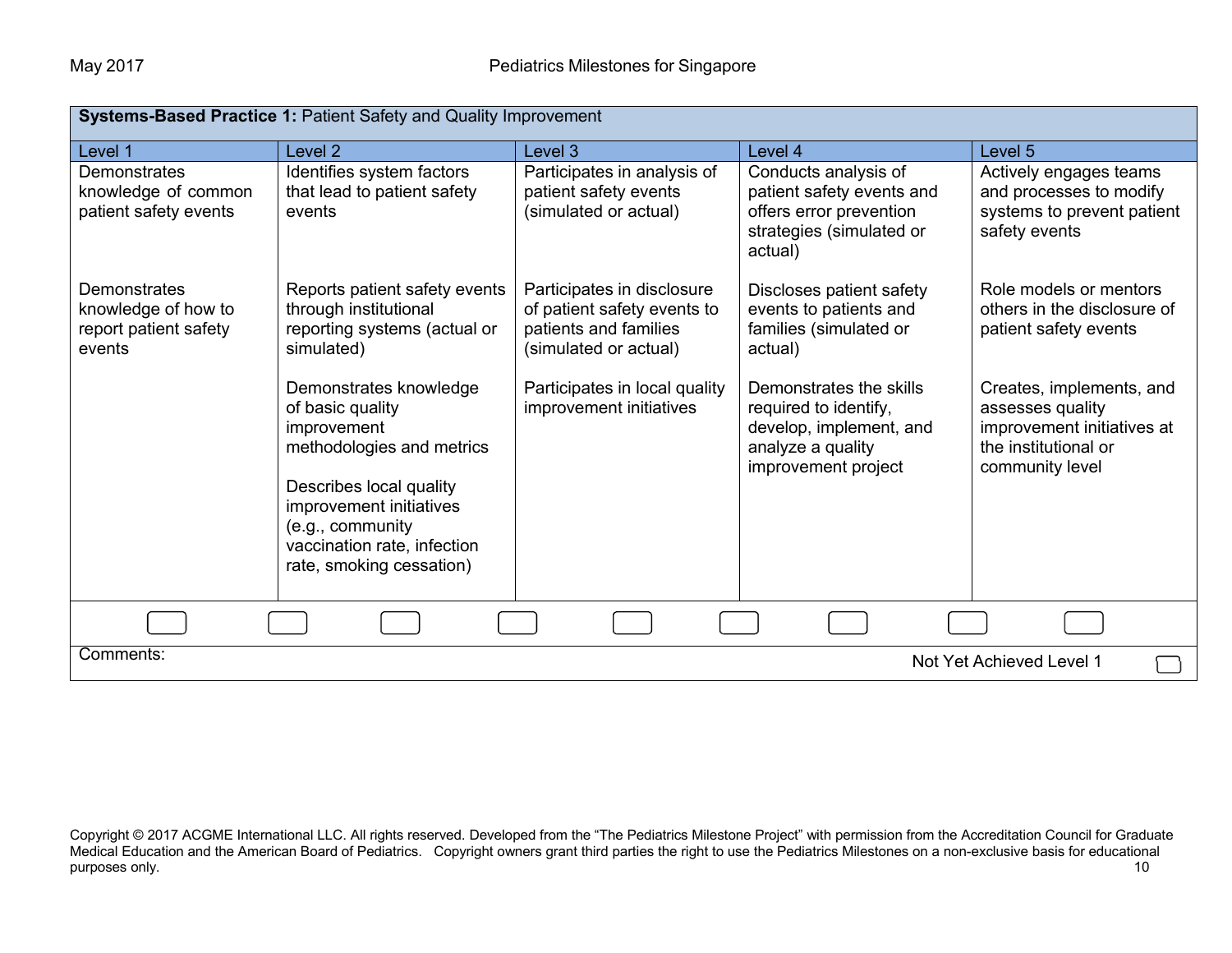| Systems-Based Practice 2: System Navigation for Patient-Centered Care                     |                                                                                                                                        |                                                                                                                                          |                                                                                                                                                                             |                                                                                                                                 |  |
|-------------------------------------------------------------------------------------------|----------------------------------------------------------------------------------------------------------------------------------------|------------------------------------------------------------------------------------------------------------------------------------------|-----------------------------------------------------------------------------------------------------------------------------------------------------------------------------|---------------------------------------------------------------------------------------------------------------------------------|--|
| Level 1                                                                                   | Level 2                                                                                                                                | Level 3                                                                                                                                  | Level 4                                                                                                                                                                     | Level 5                                                                                                                         |  |
| Demonstrates knowledge<br>of care coordination                                            | Coordinates care of<br>patients in routine clinical<br>situations effectively<br>utilizing the roles of the<br>interprofessional teams | Coordinates care of<br>patients in complex clinical<br>situations effectively<br>utilizing the roles of their<br>interprofessional teams | Role models effective<br>coordination of patient-<br>centered care among<br>different disciplines and<br>specialties                                                        | Analyzes the process of<br>care coordination and<br>leads in the design and<br>implementation of<br>improvements                |  |
| Identifies key elements for<br>safe and effective<br>transitions of care and<br>hand-offs | Performs safe and<br>effective transitions of<br>care/hand-offs in routine<br>clinical situations                                      | Performs safe and<br>effective transitions of<br>care/hand-offs in complex<br>clinical situations                                        | Role models and advocates<br>for safe and effective<br>transitions of care/hand-offs<br>within and across health<br>care delivery systems,<br>including outpatient settings | Improves quality of<br>transitions of care within<br>and across health care<br>delivery systems to<br>optimize patient outcomes |  |
| Demonstrates knowledge<br>of population and<br>community health needs<br>and disparities  | Identifies specific<br>population and community<br>health needs and<br>inequities for their local<br>population                        | Uses local resources<br>effectively to meet the<br>needs of a patient<br>population and community                                        | Participates in changing<br>and adapting practice to<br>provide for the needs of<br>specific populations                                                                    | Leads innovations and<br>advocates for populations<br>and communities with<br>health care inequities                            |  |
|                                                                                           |                                                                                                                                        |                                                                                                                                          |                                                                                                                                                                             |                                                                                                                                 |  |
| Comments:<br>Not Yet Achieved Level 1                                                     |                                                                                                                                        |                                                                                                                                          |                                                                                                                                                                             |                                                                                                                                 |  |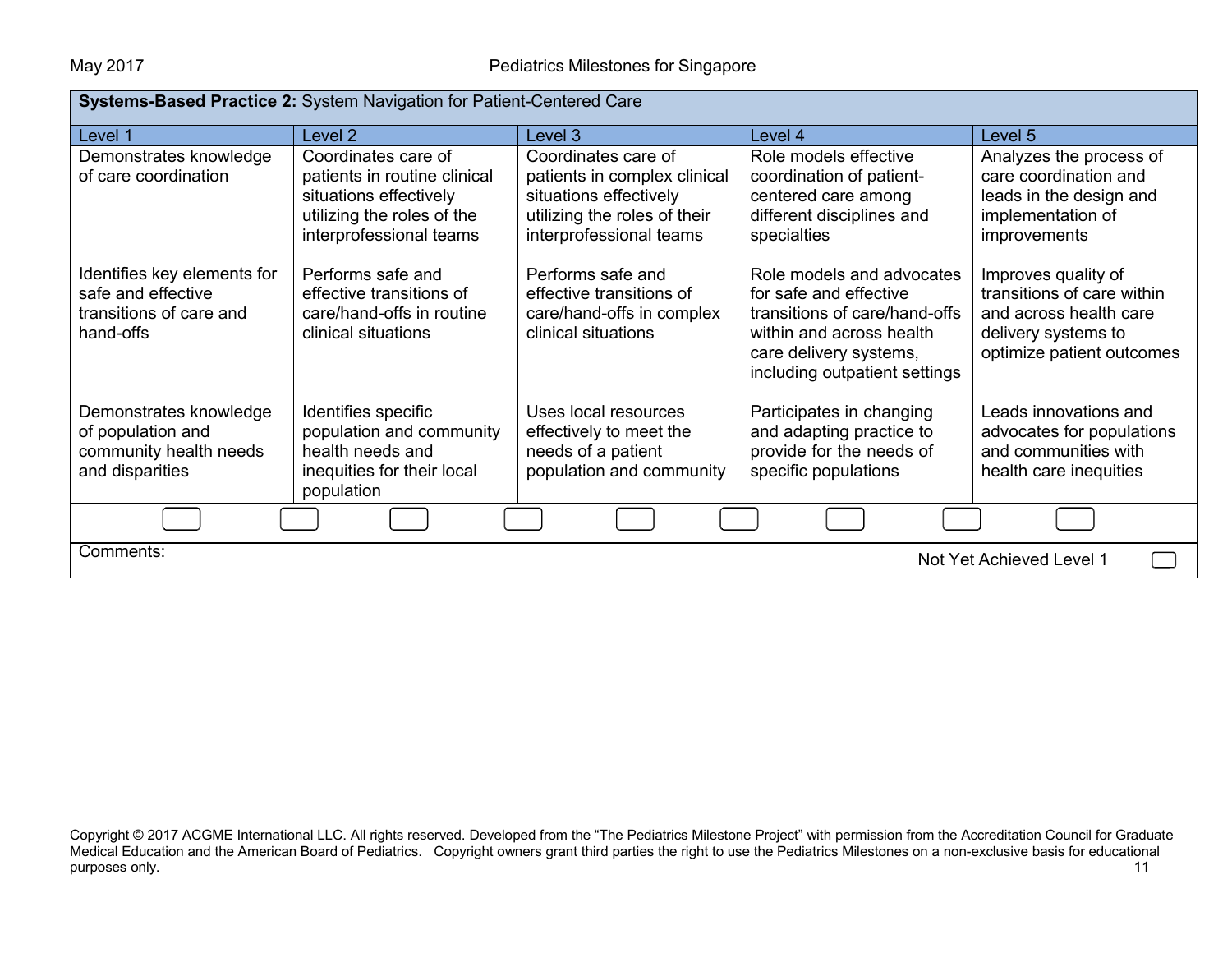| <b>Systems-Based Practice 3: Physician Role in Health Care Systems</b>                                                                         |                                                                                                                                                       |                                                                                                                              |                                                                                                                                                                      |                                                                                                                        |  |
|------------------------------------------------------------------------------------------------------------------------------------------------|-------------------------------------------------------------------------------------------------------------------------------------------------------|------------------------------------------------------------------------------------------------------------------------------|----------------------------------------------------------------------------------------------------------------------------------------------------------------------|------------------------------------------------------------------------------------------------------------------------|--|
| Level 1                                                                                                                                        | Level 2                                                                                                                                               | Level 3                                                                                                                      | Level 4                                                                                                                                                              | Level 5                                                                                                                |  |
| Identifies components of<br>the complex health care<br>system                                                                                  | Describes the physician's<br>role and how the<br>interrelated components of<br>complex health care<br>system impact patient care                      | Analyzes how personal<br>practice affects the system<br>(e.g., length of stay,<br>readmission rates, clinical<br>efficiency) | Manages the interrelated<br>components of the complex<br>health care systems for<br>efficient and effective<br>patient care                                          | Advocates for or leads<br>change to enhance<br>systems for high value,<br>efficient, and effective<br>patient care     |  |
| Describes basic health<br>payment systems,<br>including government,<br>private, public, and<br>uninsured care and<br>different practice models | Understands the concept<br>of shared decision<br>making in patient care,<br>recognizing that payment<br>models affect this<br>delivery of health care | Utilizes shared decision<br>making in patient care,<br>taking into consideration<br>payment models                           | Advocates for patient care<br>understanding the<br>limitations of each patient's<br>payment model (e.g.,<br>community resources,<br>patient assistance<br>resources) | Participates in advocacy<br>activities for health policy<br>to better align payment<br>systems with high value<br>care |  |
|                                                                                                                                                |                                                                                                                                                       |                                                                                                                              |                                                                                                                                                                      |                                                                                                                        |  |
| Comments:<br>Not Yet Achieved Level 1                                                                                                          |                                                                                                                                                       |                                                                                                                              |                                                                                                                                                                      |                                                                                                                        |  |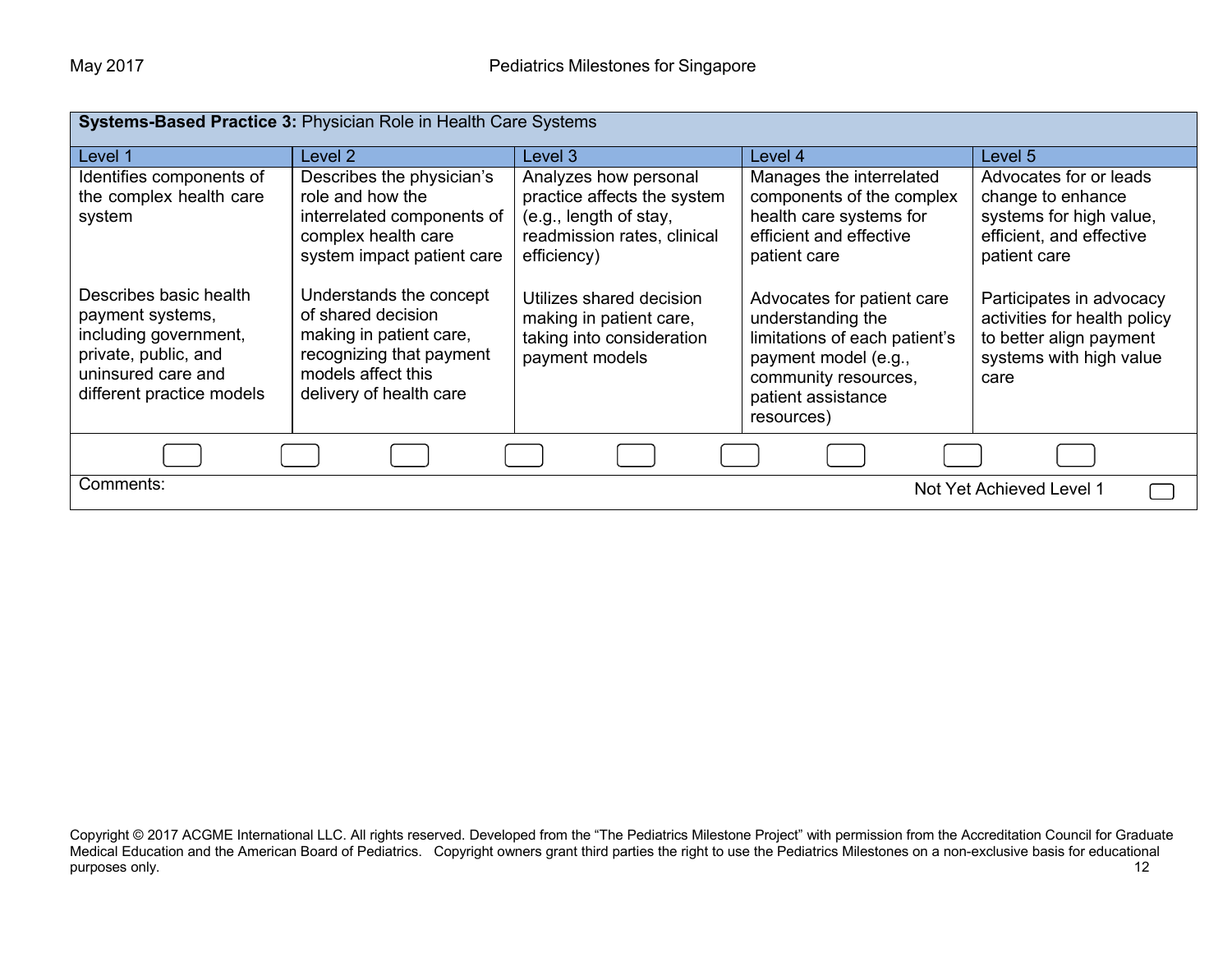| Practice-Based Learning and Improvement 1: Evidence-Based and Informed Practice                                                                                 |                                                                                                                                                                                                                         |                                                                                                                               |                                                                                                                                                                    |                                                                                                                                                   |  |  |
|-----------------------------------------------------------------------------------------------------------------------------------------------------------------|-------------------------------------------------------------------------------------------------------------------------------------------------------------------------------------------------------------------------|-------------------------------------------------------------------------------------------------------------------------------|--------------------------------------------------------------------------------------------------------------------------------------------------------------------|---------------------------------------------------------------------------------------------------------------------------------------------------|--|--|
| Level 1                                                                                                                                                         | Level 2                                                                                                                                                                                                                 | Level 3                                                                                                                       | Level 4                                                                                                                                                            | Level 5                                                                                                                                           |  |  |
| Demonstrates how to<br>access and use available<br>evidence, and incorporate<br>patient preferences and<br>values in order to take care<br>of a routine patient | Articulates clinical<br>questions and elicits<br>patient preferences and<br>values in order to guide<br>evidence-based care<br>Is able to locate best<br>available evidence in order<br>to answer clinical<br>questions | Is able to apply the best<br>available evidence,<br>integrated with patient<br>preference, to the care of<br>complex patients | Critically appraises and<br>applies evidence even in<br>the face of uncertainty and<br>conflicting evidence to<br>guide care tailored to the<br>individual patient | Coaches others to critically<br>appraise and apply<br>evidence for complex<br>patients and/or<br>participates in the<br>development of guidelines |  |  |
|                                                                                                                                                                 |                                                                                                                                                                                                                         |                                                                                                                               |                                                                                                                                                                    |                                                                                                                                                   |  |  |
| Comments:<br>Not Yet Achieved Level 1                                                                                                                           |                                                                                                                                                                                                                         |                                                                                                                               |                                                                                                                                                                    |                                                                                                                                                   |  |  |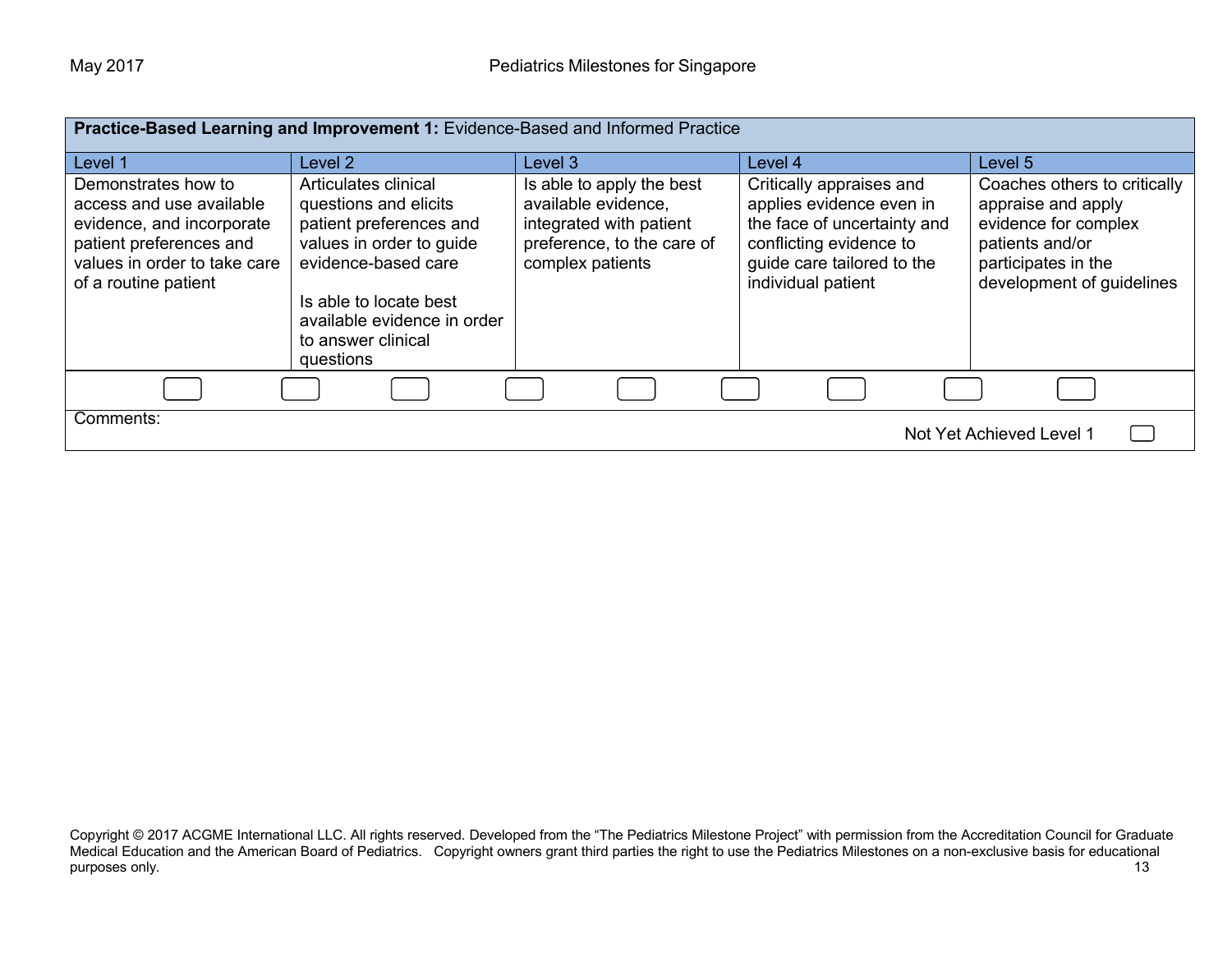| Practice-Based Learning and Improvement 2: Reflective Practice and Commitment to Personal Growth and of Other Health Professionals               |                                                                                                                        |                                                                                                                                              |                                                                                                                                   |                                                                                            |  |  |
|--------------------------------------------------------------------------------------------------------------------------------------------------|------------------------------------------------------------------------------------------------------------------------|----------------------------------------------------------------------------------------------------------------------------------------------|-----------------------------------------------------------------------------------------------------------------------------------|--------------------------------------------------------------------------------------------|--|--|
| Level 1                                                                                                                                          | Level <sub>2</sub>                                                                                                     | Level <sub>3</sub>                                                                                                                           | Level 4                                                                                                                           | Level 5                                                                                    |  |  |
| Accepts responsibility for<br>personal and professional<br>development by<br>establishing goals                                                  | Demonstrates openness<br>to performance data<br>(feedback and other<br>input) in order to inform<br>goals              | Seeks performance data<br>episodically, with<br>adaptability and humility                                                                    | Intentionally seeks<br>performance data<br>consistently, with<br>adaptability and humility                                        | Role models consistently<br>seeking performance<br>data, with adaptability and<br>humility |  |  |
| Identifies the factors that<br>contribute to gap(s)<br>between expectations and<br>actual performance                                            | Analyzes and reflects on<br>the factors that<br>contribute to gap(s)<br>between expectations<br>and actual performance | Analyzes, reflects on, and<br>institutes behavioral<br>change(s) to narrow the<br>gap(s) between<br>expectations and actual<br>performance   | Challenges assumptions<br>and considers alternatives<br>in narrowing the gap(s)<br>between expectations and<br>actual performance | Coaches others on<br>reflective practice                                                   |  |  |
| Has a rudimentary<br>understanding of what<br>reflective practice is and is<br>learning how to actively<br>seek opportunities for<br>improvement | Designs and implements<br>a learning plan, with<br>supervision                                                         | Independently creates and<br>implements a learning plan                                                                                      | Uses performance data to<br>measure the effectiveness<br>of the learning plan and,<br>when necessary, improves<br>it              | Facilitates the design and<br>implementation of learning<br>plans for others               |  |  |
| Recognizes the<br>importance of education<br>of patients, families, and<br>other health<br>professionals in patient<br>care                      | Participates in the<br>education of patients,<br>families, students,<br>residents, and other health<br>professionals   | Participates in the<br>education of patients,<br>families, students,<br>residents, and other<br>health professionals,<br>including effective | Able to adapt various<br>teaching styles to the<br>learning needs of various<br>types of learners                                 | Role models exemplary<br>teaching behaviors and<br>teaches others how to<br>teach          |  |  |
|                                                                                                                                                  |                                                                                                                        |                                                                                                                                              |                                                                                                                                   |                                                                                            |  |  |
| Comments:<br>Not Yet Achieved Level 1                                                                                                            |                                                                                                                        |                                                                                                                                              |                                                                                                                                   |                                                                                            |  |  |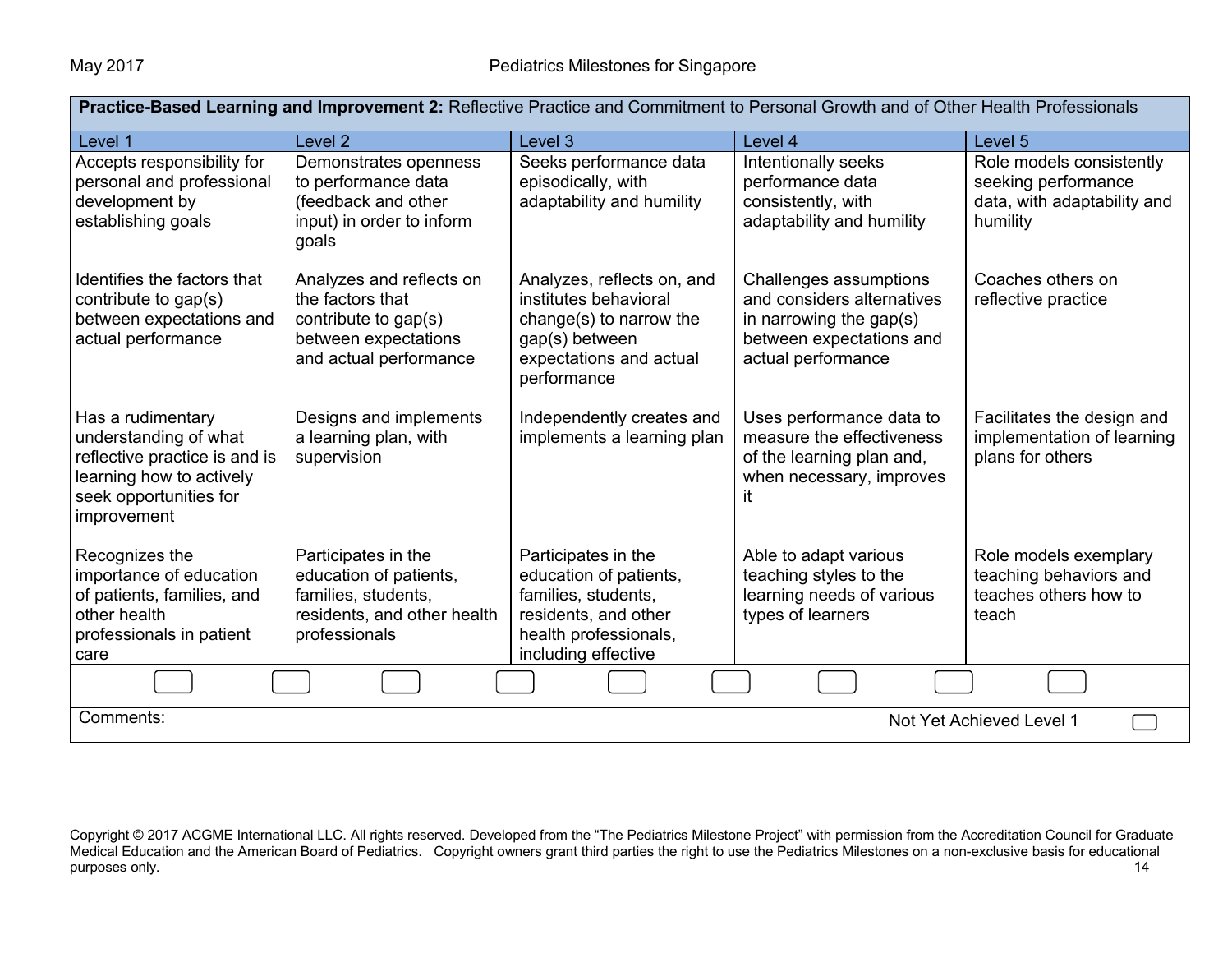| Professionalism 1: Professional Behavior and Ethical Principles                                                                                                                                                                              |                                                                                                                                                                                                     |                                                                                            |                                                                                                                                                                                                              |                                                                                                                                        |  |
|----------------------------------------------------------------------------------------------------------------------------------------------------------------------------------------------------------------------------------------------|-----------------------------------------------------------------------------------------------------------------------------------------------------------------------------------------------------|--------------------------------------------------------------------------------------------|--------------------------------------------------------------------------------------------------------------------------------------------------------------------------------------------------------------|----------------------------------------------------------------------------------------------------------------------------------------|--|
| Level 1                                                                                                                                                                                                                                      | Level <sub>2</sub>                                                                                                                                                                                  | Level 3                                                                                    | Level 4                                                                                                                                                                                                      | Level <sub>5</sub>                                                                                                                     |  |
| Demonstrates knowledge<br>of the ethical principles<br>underlying informed<br>consent, surrogate<br>decision making, advance<br>directives, confidentiality,<br>error disclosure, stewardship<br>of limited resources, and<br>related topics | Demonstrates insight into<br>professional behavior in<br>routine situations                                                                                                                         | Demonstrates professional<br>behavior in<br>complex or stressful<br>situations             | Recognizes situations that<br>may trigger<br>professionalism lapses and<br>intervenes to prevent lapses<br>in self and others                                                                                | Coaches others when their<br>behavior fails to<br>meet professional expectations                                                       |  |
| Is able to Identify and describe Analyzes straightforward<br>potential triggers for<br>professionalism lapses                                                                                                                                | situations using ethical<br>principles                                                                                                                                                              | Analyzes complex situations<br>using ethical principles                                    | Recognizes and utilizes<br>appropriate resources for<br>managing and resolving<br>ethical dilemmas as needed<br>(e.g., ethics consultations,<br>literature review, risk<br>management/legal<br>consultation) | Identifies and seeks to<br>address system-level factors<br>that induce or exacerbate<br>ethical problems or impede<br>their resolution |  |
|                                                                                                                                                                                                                                              | Takes responsibility for<br>own professionalism<br>lapses<br>Describes when and how to<br>appropriately report<br>professionalism lapses,<br>including strategies for<br>addressing common barriers | Recognizes need to seek<br>help in managing and<br>resolving complex ethical<br>situations |                                                                                                                                                                                                              |                                                                                                                                        |  |
|                                                                                                                                                                                                                                              |                                                                                                                                                                                                     |                                                                                            |                                                                                                                                                                                                              |                                                                                                                                        |  |
| Comments:                                                                                                                                                                                                                                    |                                                                                                                                                                                                     |                                                                                            |                                                                                                                                                                                                              |                                                                                                                                        |  |
| Not Yet Achieved Level 1                                                                                                                                                                                                                     |                                                                                                                                                                                                     |                                                                                            |                                                                                                                                                                                                              |                                                                                                                                        |  |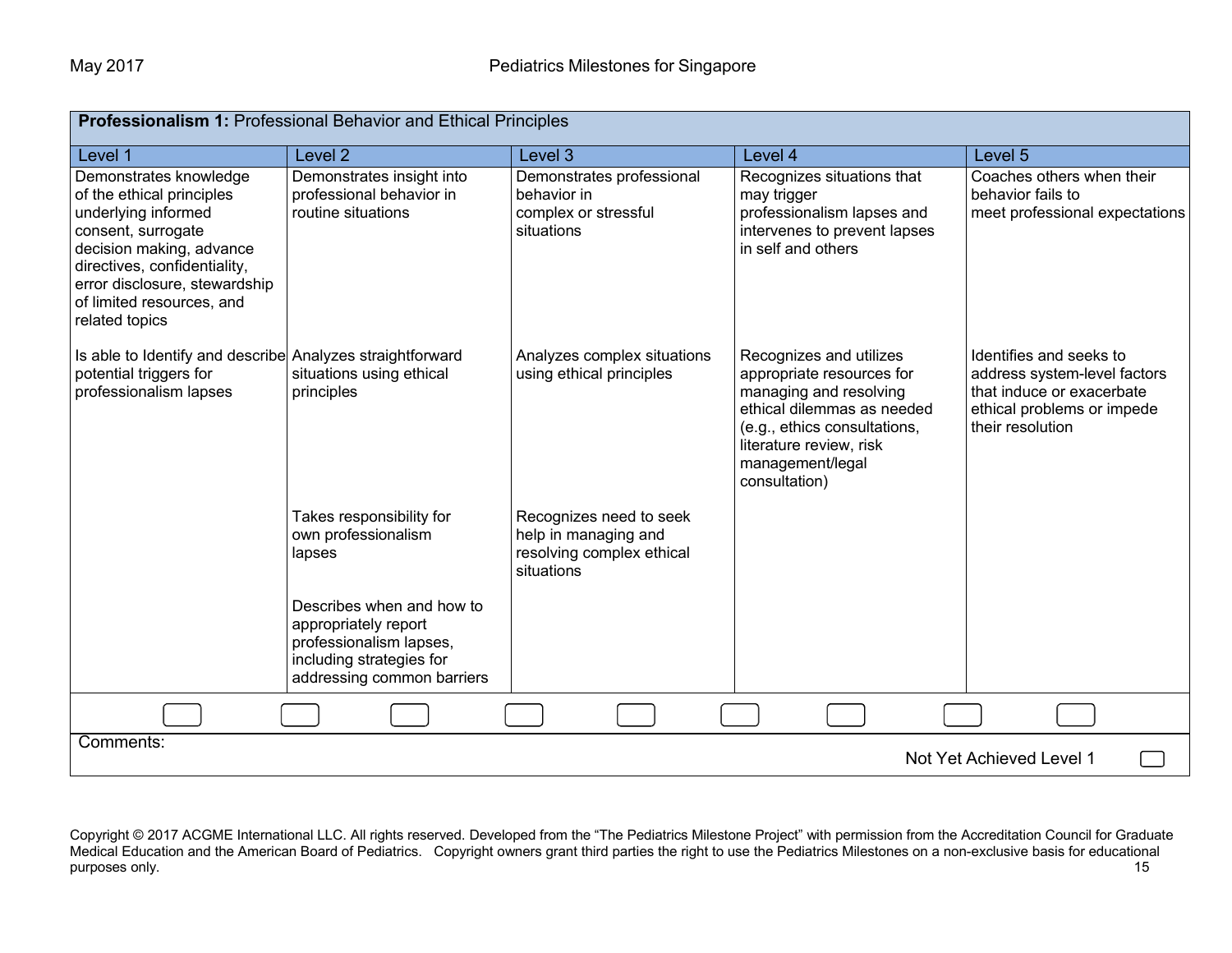| <b>Professionalism 2: Accountability/Conscientiousness</b>                                                                                                                                                          |                                                                                                                                  |                                                                                                                                               |                                                                                                                             |                                       |  |  |
|---------------------------------------------------------------------------------------------------------------------------------------------------------------------------------------------------------------------|----------------------------------------------------------------------------------------------------------------------------------|-----------------------------------------------------------------------------------------------------------------------------------------------|-----------------------------------------------------------------------------------------------------------------------------|---------------------------------------|--|--|
| Level 1                                                                                                                                                                                                             | Level <sub>2</sub>                                                                                                               | Level 3                                                                                                                                       | Level 4                                                                                                                     | Level 5                               |  |  |
| Takes responsibility for<br>failure to complete tasks<br>and responsibilities,<br>identifies potential<br>contributing factors, and<br>describes strategies for<br>ensuring timely task<br>completion in the future | Performs tasks and<br>responsibilities in a<br>timely manner with<br>appropriate attention to<br>detail in routine<br>situations | Performs tasks and<br>responsibilities in a<br>timely manner with<br>appropriate attention to<br>detail in complex or<br>stressful situations | Recognizes situations<br>that may impact others'<br>ability to complete tasks<br>and responsibilities in a<br>timely manner | Takes ownership of<br>system outcomes |  |  |
| Responds promptly to<br>requests or reminders to<br>complete tasks and<br>responsibilities                                                                                                                          | Recognizes situations<br>that may impact own<br>ability to complete tasks<br>and responsibilities in a<br>timely manner          | Proactively implements<br>strategies to ensure that<br>the needs of patients,<br>teams, and systems are<br>met                                |                                                                                                                             |                                       |  |  |
|                                                                                                                                                                                                                     |                                                                                                                                  |                                                                                                                                               |                                                                                                                             |                                       |  |  |
| Comments:                                                                                                                                                                                                           |                                                                                                                                  |                                                                                                                                               |                                                                                                                             | Not Yet Achieved Level 1              |  |  |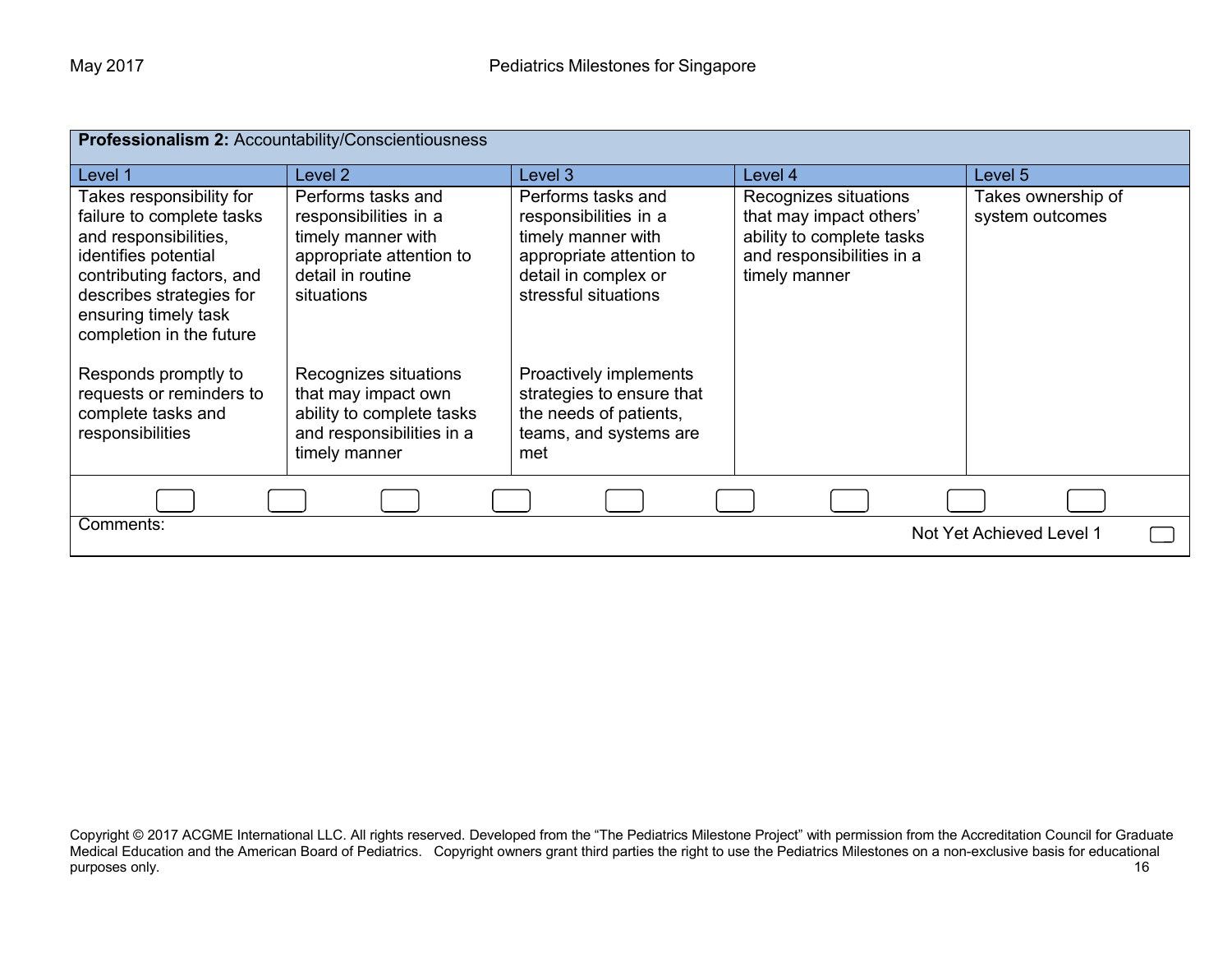| Professionalism 3: Self-Awareness and Help-Seeking                                  |                                                                                  |                                                                                                                        |                                                                                                                  |                                                                                                                                 |  |
|-------------------------------------------------------------------------------------|----------------------------------------------------------------------------------|------------------------------------------------------------------------------------------------------------------------|------------------------------------------------------------------------------------------------------------------|---------------------------------------------------------------------------------------------------------------------------------|--|
| Level 1                                                                             | Level 2                                                                          | Level 3                                                                                                                | Level 4                                                                                                          | Level 5                                                                                                                         |  |
| Recognizes status of<br>personal and<br>professional well-being,<br>with assistance | Independently recognizes<br>status of personal and<br>professional well-being    | With assistance,<br>proposes a plan to<br>optimize personal and<br>professional well-being                             | Independently develops a<br>plan to optimize personal<br>and professional well-<br>being                         | Coaches others when<br>emotional responses or<br>limitations in<br>knowledge/skills do not<br>meet professional<br>expectations |  |
| Recognizes limits in the<br>knowledge/skills of self<br>or team, with assistance    | Independently recognizes<br>limits in the<br>knowledge/skills of self or<br>team | With assistance,<br>proposes a plan to<br>remediate or improve<br>limits in the<br>knowledge/skills of self or<br>team | Independently develops a<br>plan to remediate or<br>improve limits in the<br>knowledge/skills of self or<br>team |                                                                                                                                 |  |
|                                                                                     | Demonstrates appropriate<br>help-seeking behaviors                               |                                                                                                                        |                                                                                                                  |                                                                                                                                 |  |
|                                                                                     |                                                                                  |                                                                                                                        |                                                                                                                  |                                                                                                                                 |  |
| Comments:                                                                           |                                                                                  |                                                                                                                        |                                                                                                                  | Not Yet Achieved Level 1                                                                                                        |  |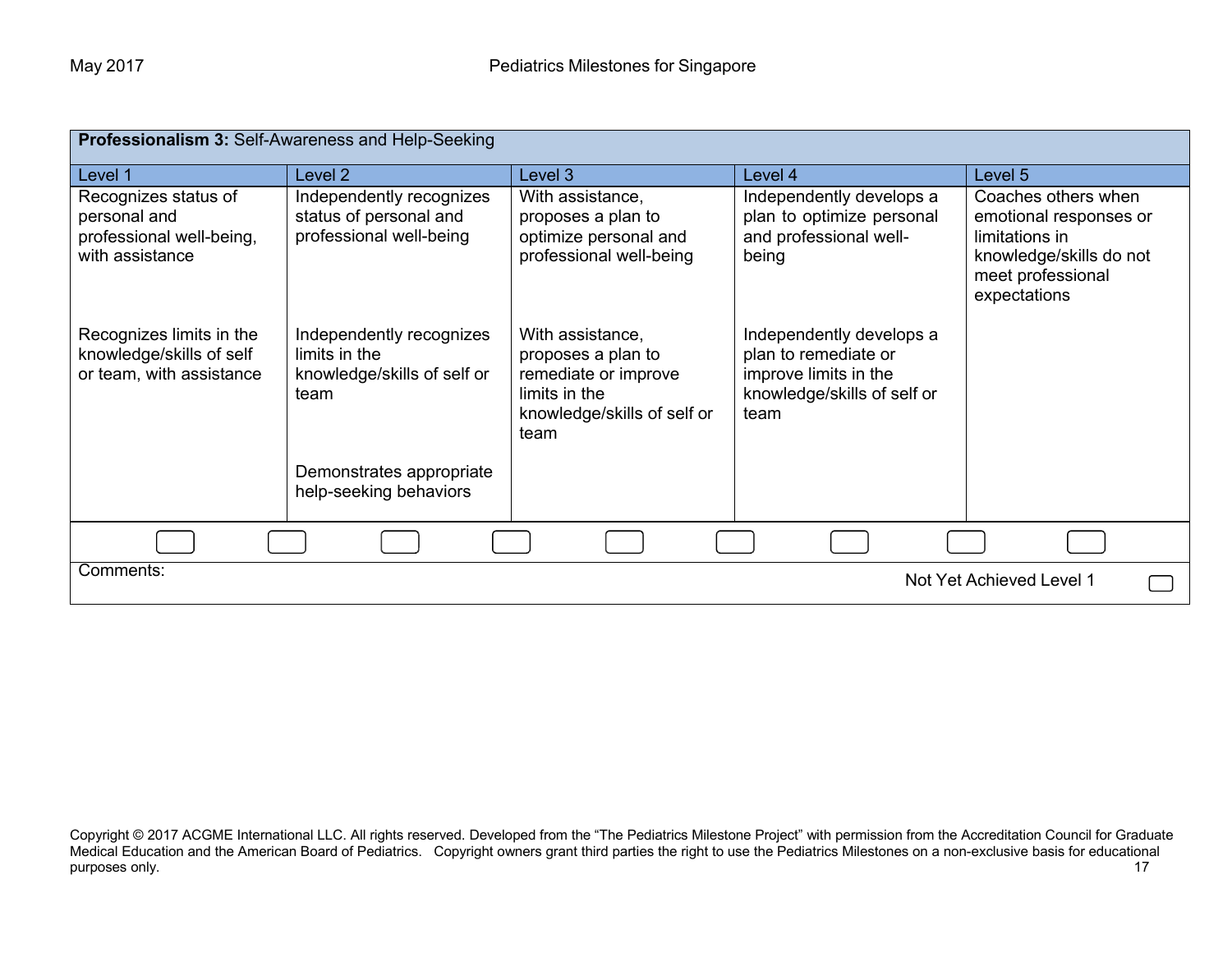| <b>Professionalism 4: Demonstrates Humanism and Cultural Competency</b> |                                                                                                                                                                                                                                                                     |                                                                                                                          |                                                                                                                                                          |                                                                                                                                       |  |  |
|-------------------------------------------------------------------------|---------------------------------------------------------------------------------------------------------------------------------------------------------------------------------------------------------------------------------------------------------------------|--------------------------------------------------------------------------------------------------------------------------|----------------------------------------------------------------------------------------------------------------------------------------------------------|---------------------------------------------------------------------------------------------------------------------------------------|--|--|
| Level 1                                                                 | Level <sub>2</sub>                                                                                                                                                                                                                                                  | Level 3                                                                                                                  | Level 4                                                                                                                                                  | Level 5                                                                                                                               |  |  |
| Recognizes impact of<br>culture on health and<br>health behaviors       | Displays a consistent<br>attitude and behavior<br>that convey acceptance<br>of diverse individuals<br>and groups, including<br>diversity in gender, age,<br>culture, race, religion,<br>disabilities, sexual<br>orientation, and gender<br>identity                 | Incorporates patients'<br>beliefs, values, and cultural<br>practices in patient care<br>plans                            | Anticipates and develops a<br>shared understanding of<br>needs and desires with<br>patients and families; works<br>in partnership to meet those<br>needs | Demonstrates leadership<br>in cultural competency,<br>understanding of health<br>disparities, and social<br>determinants of health    |  |  |
| Demonstrates<br>compassion, respect,<br>and empathy                     | Elicits cultural factors<br>from patients and<br>families that impact<br>health and health<br>behaviors in the context<br>of the biopsychosocial<br>model<br>Identifies own cultural<br>framework that may<br>impact patient<br>interactions and<br>decision-making | Identifies health inequities<br>and social determinants of<br>health and their impact on<br>individual and family health |                                                                                                                                                          | Develops organizational<br>policies and education to<br>support the application of<br>these principles in the<br>practice of medicine |  |  |
|                                                                         |                                                                                                                                                                                                                                                                     |                                                                                                                          |                                                                                                                                                          |                                                                                                                                       |  |  |
| Comments:                                                               |                                                                                                                                                                                                                                                                     |                                                                                                                          |                                                                                                                                                          | Not Yet Achieved Level 1                                                                                                              |  |  |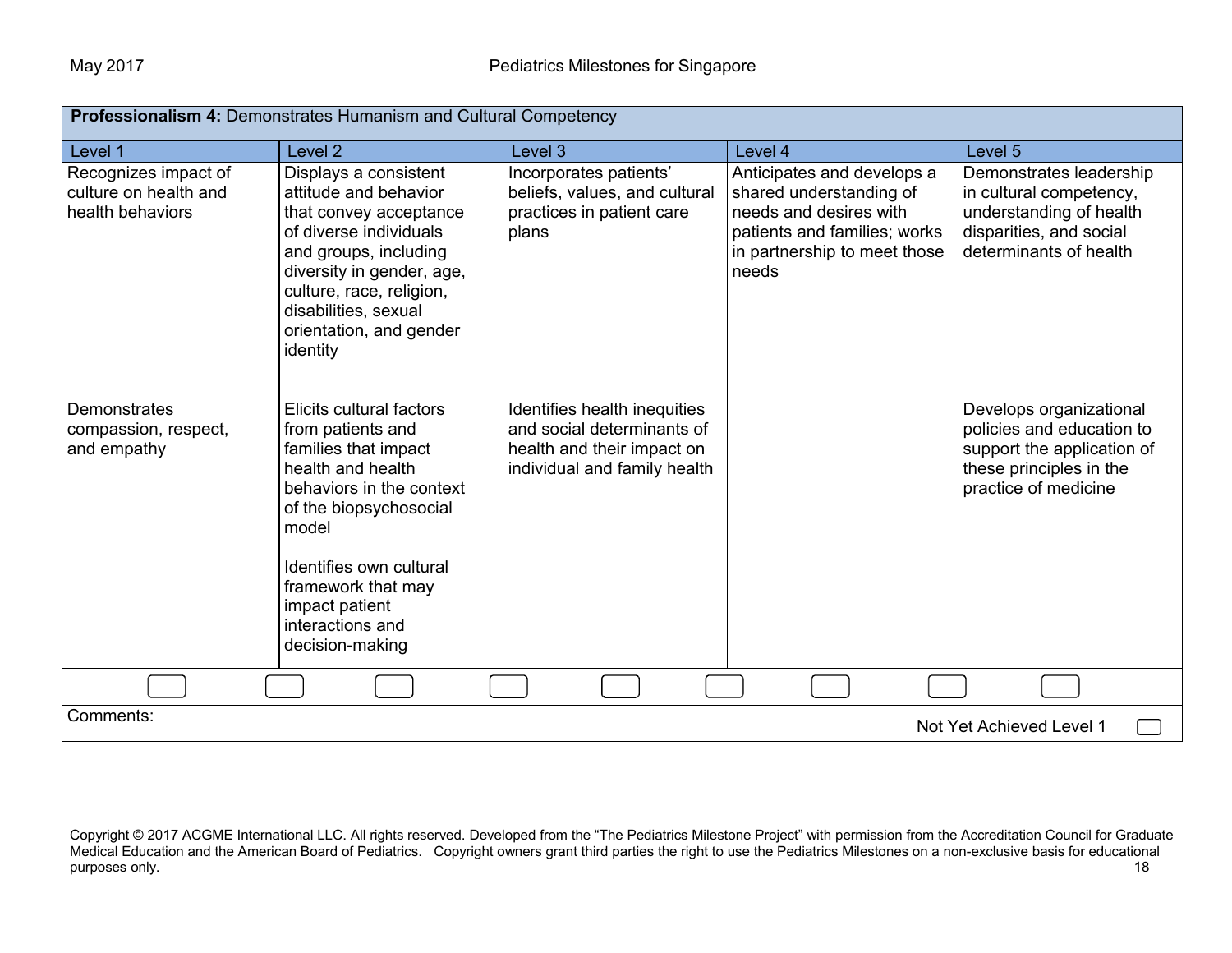| Interpersonal and Communication Skills 1: Patient- and Family-Centered Communication                                                                                                       |                                                                                                                                                                                                                      |                                                                                                                                                                                                   |                                                                                                                                                                            |                                                                                                                                                |  |
|--------------------------------------------------------------------------------------------------------------------------------------------------------------------------------------------|----------------------------------------------------------------------------------------------------------------------------------------------------------------------------------------------------------------------|---------------------------------------------------------------------------------------------------------------------------------------------------------------------------------------------------|----------------------------------------------------------------------------------------------------------------------------------------------------------------------------|------------------------------------------------------------------------------------------------------------------------------------------------|--|
| Level 1                                                                                                                                                                                    | Level <sub>2</sub>                                                                                                                                                                                                   | Level 3                                                                                                                                                                                           | Level 4                                                                                                                                                                    | Level 5                                                                                                                                        |  |
| Uses language and non-<br>verbal behavior to<br>demonstrate respect and<br>establish rapport                                                                                               | Establishes a therapeutic<br>relationship in<br>straightforward<br>encounters using active<br>listening and clear<br>language                                                                                        | Establishes a therapeutic<br>relationship<br>in challenging patient<br>encounters                                                                                                                 | Easily establishes<br>therapeutic relationships,<br>with attention to<br>patient/family concerns<br>and context, regardless of<br>complexity                               | Mentors others in situational<br>awareness and critical self-<br>reflection to consistently<br>develop positive therapeutic<br>relationships   |  |
| Identifies common barriers to<br>effective communication<br>(e.g., language, disability)<br>while accurately<br>communicating own role<br>within the health care system                    | Identifies complex barriers<br>to effective<br>communication (e.g.,<br>health literacy, cultural)                                                                                                                    | When prompted, reflects<br>on personal biases while<br>attempting to minimize<br>communication barriers                                                                                           | Independently recognizes<br>personal biases while<br>attempting to proactively<br>minimize communication<br>barriers                                                       | Role models self-<br>awareness practice while<br>identifying teaching a<br>contextual approach to<br>minimize communication<br><b>barriers</b> |  |
| Identifies the need to adjust<br>communication strategies<br>based on assessment of<br>patient/family expectations<br>and understanding of their<br>health status and treatment<br>options | Organizes and initiates<br>communication with<br>patient/family by<br>introducing stakeholders,<br>setting the agenda,<br>clarifying expectations,<br>and verifying an<br>understanding of the<br>clinical situation | With guidance, sensitively<br>and compassionately<br>delivers medical<br>information; elicits<br>patient/family values, goals<br>and preferences; and<br>acknowledges uncertainty<br>and conflict | Independently uses<br>shared decision making to<br>align patient/family<br>values, goals, and<br>preferences with<br>treatment options to make<br>a personalized care plan | Role models shared<br>decision making in<br>patient/family<br>communication in situations<br>with a high degree of<br>uncertainty/conflict     |  |
|                                                                                                                                                                                            |                                                                                                                                                                                                                      |                                                                                                                                                                                                   |                                                                                                                                                                            |                                                                                                                                                |  |
| Comments:<br>Not Yet Achieved Level 1                                                                                                                                                      |                                                                                                                                                                                                                      |                                                                                                                                                                                                   |                                                                                                                                                                            |                                                                                                                                                |  |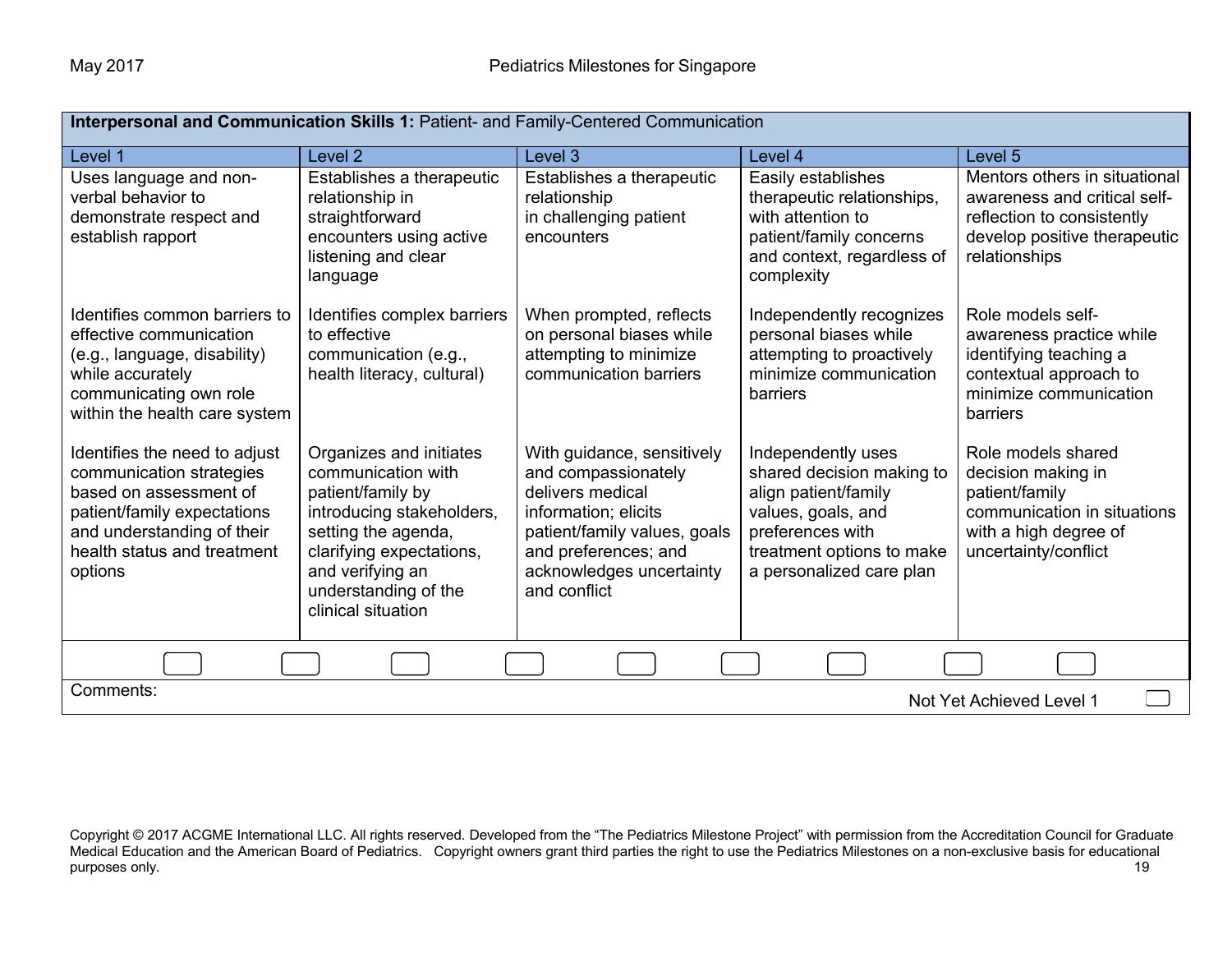| Interpersonal and Communication Skills 2: Interprofessional and Team Communication |                                                                                 |                                                                            |                                                                                                                 |                                                                                                                                                                                                                                     |  |
|------------------------------------------------------------------------------------|---------------------------------------------------------------------------------|----------------------------------------------------------------------------|-----------------------------------------------------------------------------------------------------------------|-------------------------------------------------------------------------------------------------------------------------------------------------------------------------------------------------------------------------------------|--|
| Level 1                                                                            | Level <sub>2</sub>                                                              | Level 3                                                                    | Level 4                                                                                                         | Level 5                                                                                                                                                                                                                             |  |
| Respectfully requests a<br>consultation                                            | Clearly and concisely<br>requests a consultation                                | Checks own<br>understanding<br>of consultant<br>recommendations            | Coordinates<br>recommendations from<br>different members of the<br>health care team to<br>optimize patient care | Role models flexible<br>communication strategies<br>that value input from all<br>health care team<br>members, resolving<br>conflict when needed                                                                                     |  |
| Respectfully receives a<br>consultation request                                    | Clearly and concisely<br>responds to a consultation<br>request                  | Checks understanding of<br>recommendations when<br>providing consultation  | Communicates feedback<br>and constructive criticism to<br>superiors                                             | Facilitates regular health<br>care team-based feedback<br>in complex situations                                                                                                                                                     |  |
| Uses language that<br>values all members of<br>the health care team                | Communicates<br>information effectively<br>with all health care team<br>members | Uses active listening to<br>adapt communication<br>style to fit team needs | Demonstrates leadership<br>skills in relationship to<br>members of the health care<br>team                      | Role models effective team<br>and leadership skills and is<br>regularly sought out by<br>junior learners, peers and<br>other members of the health<br>care team to resolve difficult<br>or contentious issues in<br>team-based care |  |
|                                                                                    | Solicits feedback on<br>performance as a member<br>of the health care team      | Communicates concerns<br>and provides feedback to<br>peers and learners    |                                                                                                                 |                                                                                                                                                                                                                                     |  |
|                                                                                    |                                                                                 |                                                                            |                                                                                                                 |                                                                                                                                                                                                                                     |  |
| Comments:<br>Not Yet Achieved Level 1                                              |                                                                                 |                                                                            |                                                                                                                 |                                                                                                                                                                                                                                     |  |